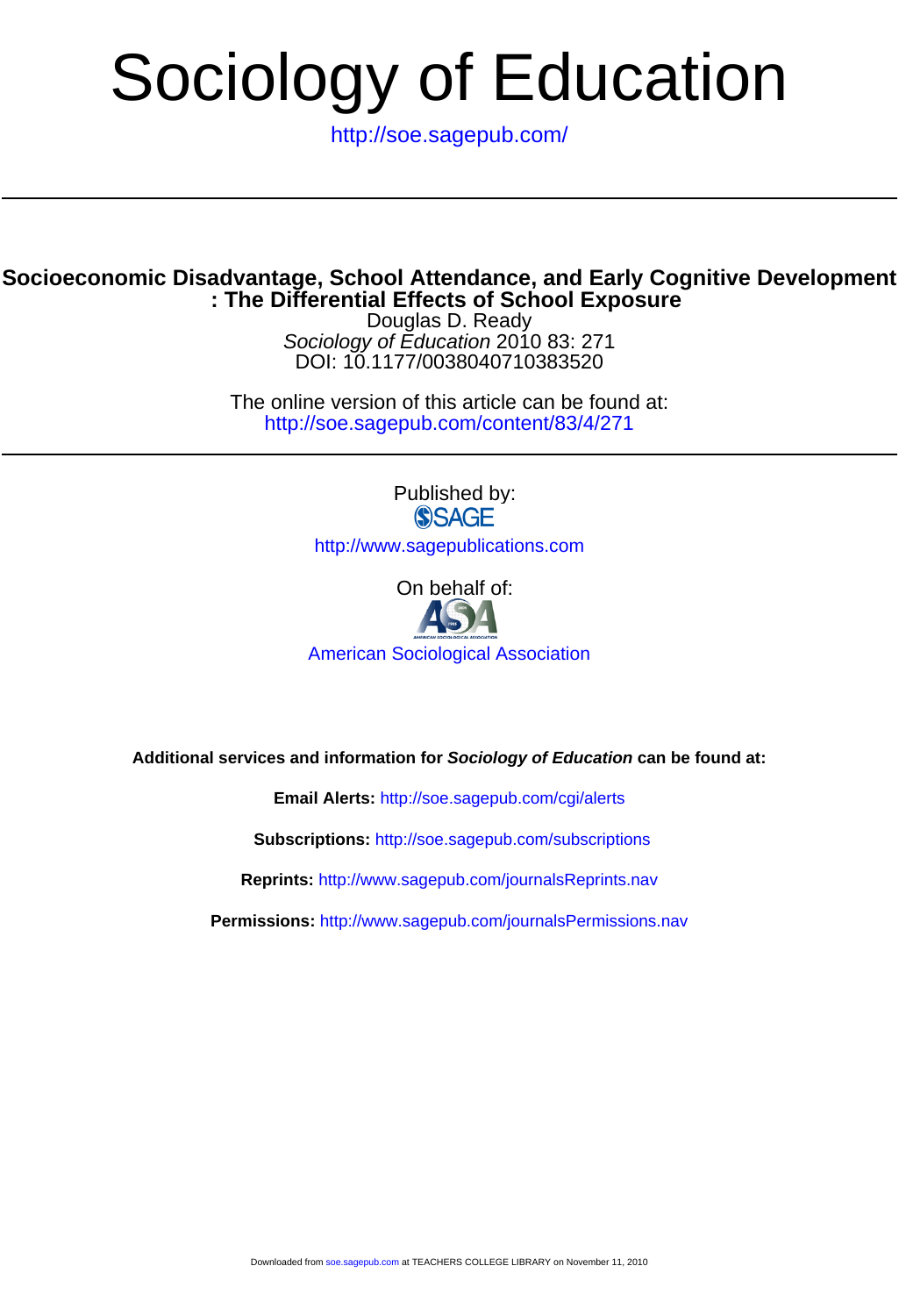

Sociology of Education 83(4) 271–286  $\oslash$  American Sociological Association 2010 DOI: 10.1177/0038040710383520 http://soe.sagepub.com



## Socioeconomic Disadvantage, School Attendance, and Early Cognitive Development: The Differential Effects of School Exposure

## Douglas D. Ready<sup>1</sup>

#### Abstract

Over the past several decades, research has documented strong relationships between social class and children's cognitive abilities. These initial cognitive differences, which are substantial at school entry, increase as children progress through school. Despite the robust findings associated with this research, authors have generally neglected the extent to which school absenteeism exacerbates social class differences in academic development among young children. Using growth-curve analyses within a three-level hierarchical linear modeling framework, this study employs data from the Early Childhood Longitudinal Study (ECLS-K) to examine the links between children's social class, school absences, and academic growth during kindergarten and first grade. Results suggest that the effects of schooling on cognitive development are stronger for lower socioeconomic status (SES) children and that the findings associated with theories of summer learning loss are applicable to literacy development during early elementary school. Indeed, although they continue to achieve at lower absolute levels, socioeconomically disadvantaged children who have good attendance rates gain more literacy skills than their higher SES peers during kindergarten and first grade.

#### Keywords

social class, inequality, achievement, attendance

Over the past several decades, hundreds of empirical studies have documented the associations between social class and children's cognitive abilities. Perhaps the least disputed conclusion to emerge from educational research over the past half-century is that socioeconomically disadvantaged children are less likely to experience school success. Low-income students enter kindergarten academically behind their more advantaged peers (Entwisle, Alexander, and Olson 1997; Lee and Burkam 2002; Mayer 1997), and these initial cognitive differences increase as children progress through school (Downey, von Hippel, and Broh 2004; Phillips, Crouse, and Ralph 1998; Reardon 2003). Myriad explanations have been offered for this inequality, including disparities in family, school, and neighborhood resources; the persistent associations between social class and race; and sociocultural disconnects between home and school environments (see Duncan and Magnuson 2005; Lareau 2003; Rothstein 2004).

<sup>1</sup>Teachers College, Columbia University, New York, NY, USA

Corresponding Author:

Douglas D. Ready, 525 W. 120th St., Box 67, New York, NY 10027, USA Email: ddr2111@columbia.edu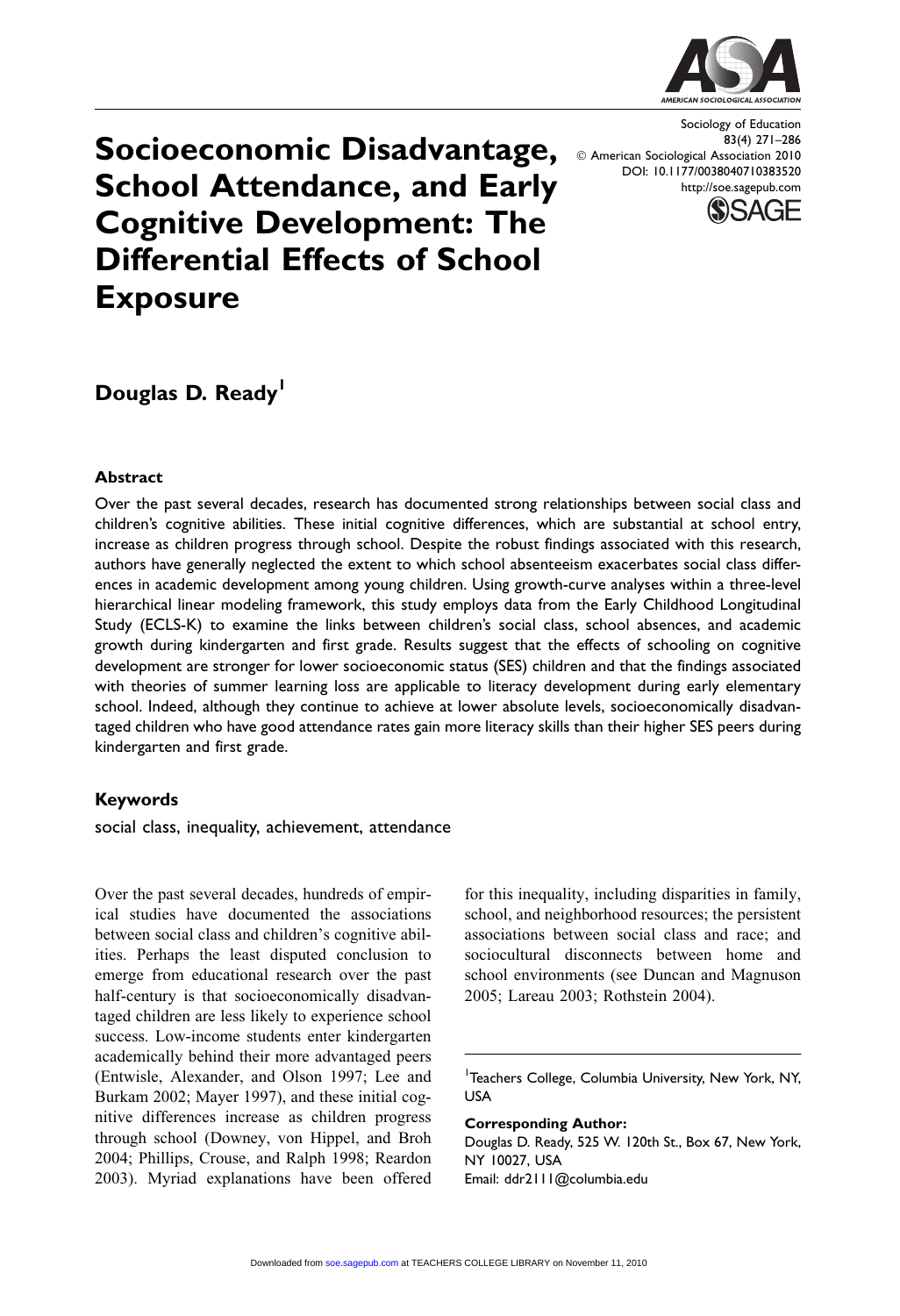Despite the robust findings associated with this research, authors have generally neglected the extent to which school absenteeism explains social class differences in cognitive development, particularly among young children. Due largely to the effects associated with residential mobility and children's health, disadvantaged children are more likely to be chronically absent from school. This has important implications for educational equity, as formal schooling matters more to disadvantaged than advantaged children's academic achievement (Downey et al. 2004; Raudenbush 2009). The research presented here extends this line of reasoning to posit that school absences have stronger negative effects for socioeconomically disadvantaged children than for their more advantaged peers. Using three-level growth-curve analyses within a hierarchical linear framework, this study examines the multiplicative effects of children's social class and school absences on early cognitive development.

## **BACKGROUND**

School absences can be categorized as either legitimate or illegitimate (Kearney and Bensaheb 2006). Examinations of illegitimate absences particularly at the high school level—tend to focus on ''school refusal'' behaviors. For example, a large body of research investigates adolescent drop-out and graduation rates, often through the lens of student oppositional behavior and clashes with school social and organizational cultures (see Fine 1991; Riehl 1999). Many of these studies link absenteeism to increased at-risk behaviors, such as alcohol and drug use and unsafe sexual and behavioral practices (see Eaton, Brener, and Kann 2008; Hallfors et al. 2002). It is unclear, however, whether findings regarding high school truancy and drop-out rates shed light on the effects of early elementary school absences, which are far more likely to be "legitimate" (de la Torre and Gwynne 2009). Studies of secondary school attendance assume at least a degree of student agency in decisions about school participation and completion. With early elementary school children, however, oppositional behavior is rare and individual autonomy is usually limited; few primary school students "drop out" and young children rarely skip school on their own accord (Epstein and Sheldon 2002). Rather, school absences more often flow from illness and health-related matters, residential mobility resulting from housing instability, and other challenges associated with access to child care. Central to this study is the fact that such concerns are considerably more common among socioeconomically disadvantaged children.

## Family Background, Children's Health, and School Attendance

Compared to more affluent students, children living in poverty are 25 percent more likely to miss three or more days of school per month (National Center for Education Statistics [NCES] 2006a). This link between family income and children's school attendance is the product of complex and interconnected relationships. Children born to teenage unmarried mothers, a demographic group strongly associated with childhood poverty, are more likely to be chronically absent from early elementary school (Romero and Lee 2008). Adult composition of the home is also strongly related to both economic resources and children's cognitive development (Blank 1997; Bumpass and Lu 2000; Bumpass and Raley 1995; Cancian and Reed 2001; Ellwood and Jencks 2004), which are in turn associated with student mobility: Disadvantaged children are considerably more likely to change schools during the school year (de la Torre and Gwynne 2009; Hanushek, Kain, and Rivkin 2001; Rumberger 2003). This is important, as student mobility is linked to both children's cognitive development and school attendance. For example, homeless children and those with unstable housing situations are far more likely to be absent from school (Rafferty 1995). In short, socioeconomically disadvantaged children are less likely to have regular school attendance.

In addition to family sociodemographic characteristics, the link between social class and school attendance also operates through young children's health (Case, Lubotsky, and Paxson 2002; Romero and Lee 2008). Low socioeconomic status (SES) children are more likely to experience serious health problems (Hughes and Ng 2003; Rothstein 2004). As a result, they are three times more likely to be chronically absent from school due to illness or injury (Bloom, Dey, and Freeman 2006). Specifically, children living in poverty suffer much higher rates of asthma, heart and kidney disease, epilepsy, digestive problems, as well as vision, dental, and hearing disorders (Case et al. 2002; Halfon and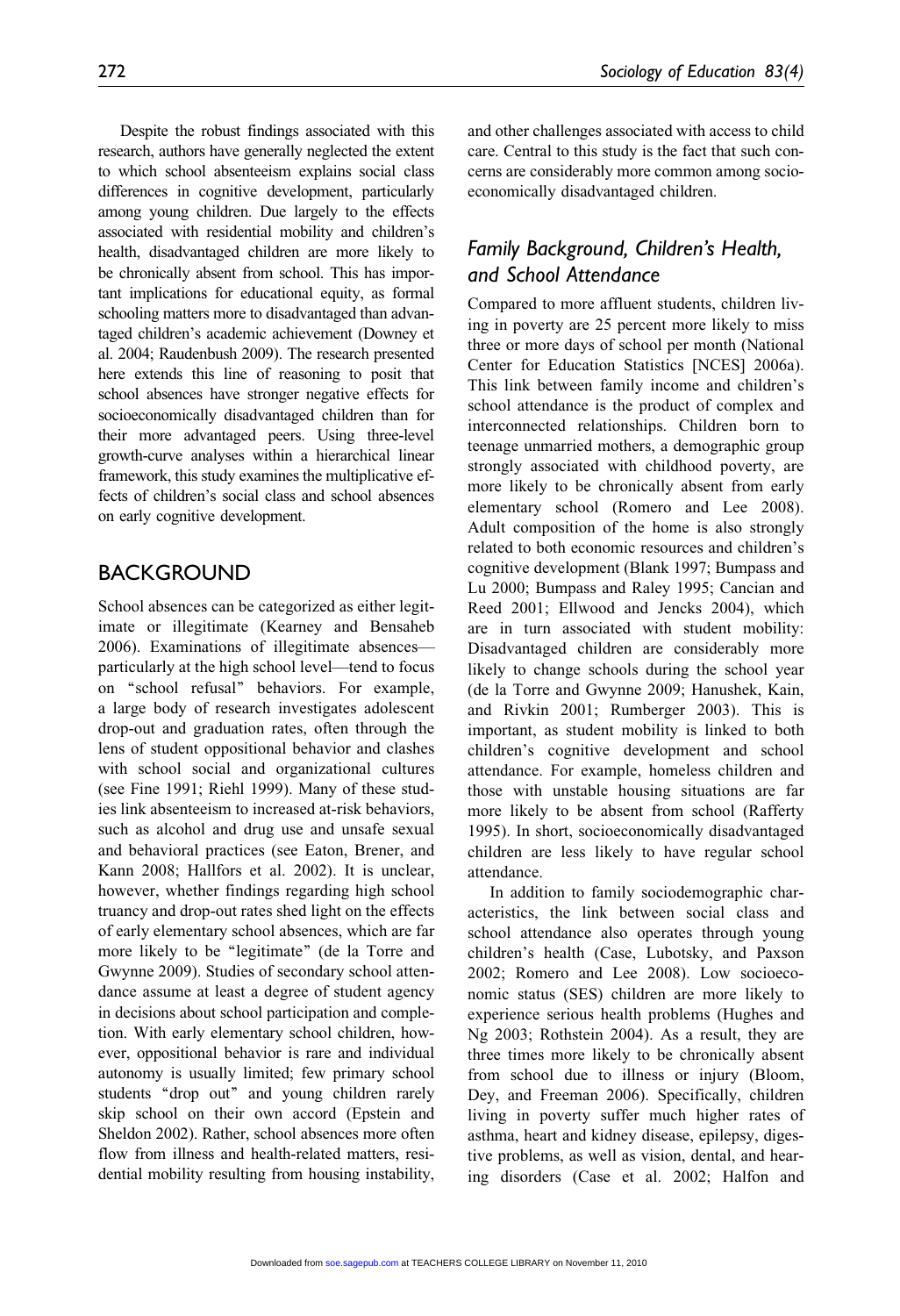Newacheck 1993; Moonie et al. 2006). These ailments—particularly those related to respiratory disorders—are often exacerbated by parental behaviors, including elevated use of tobacco, and by environmental factors associated with poverty, including substandard housing and increased exposure to pollutants and lead (Currie et al. 2007; Gilliland et al. 2001; Hughes and Ng 2003; Malveaux and Fletcher-Vincent 1995; Rothstein 2004). Moreover, poor children are far less likely to have private health insurance and access to medical care (Bloom et al. 2006). Thus, relatively minor ailments often persist, leading to even more serious conditions.

#### School Attendance and Academic Outcomes

Surprisingly few researchers have explicitly examined the associations between elementary school attendance and children's cognitive development. This is partly a function of the fact that until recently, nationally representative longitudinal data on young children were not available. Cross-sectional analyses of data from the National Assessment of Educational Progress (NAEP) suggest that only 21 percent of eighth graders who missed more than three days of school per month scored at or above basic levels, compared to 45 percent of children who missed no days of school (NCES 2007). Other crosssectional studies, using student measures aggregated to the school level, also report negative relationships between student absences and academic performance (see Caldas 1993; Lamdin 1996). However, school-level studies lose a considerable amount of within-school variability in terms of student achievement, attendance, and socioeconomic background. Moreover, they ignore the hierarchical nature of the data (i.e., children are nested within schools), which raises both conceptual and statistical concerns (Raudenbush and Bryk 2002; Snijders and Bosker 1999).

## The Differential Effects of School Exposure

Because traditionally disadvantaged children are less likely to experience cognitively rich home and neighborhood environments, the proportional influence of formal schooling on their academic development is generally stronger (Alexander, Entwisle, and Olson 2001; Downey et al. 2004; Raudenbush 2009). A central explanation for this phenomenon is that in the United States, variability in learning environments is greater between families than between schools (see Downey et al. 2004). Specifically, differences between low- and high-quality schools are generally smaller than differences between homes that provide low and high levels of social and academic support. As such, a low SES child who attends a high-quality school may benefit more than a socially advantaged child in the same school. Support for these assertions stems from a large body of research concluding that socioeconomically disadvantaged children gain fewer academic skills during the summer when school is not in session (Alexander et al. 2001; Burkam et al. 2004; Heyns 1978). While formal schooling may not eradicate social class differences in academic performance among young children, it likely reduces the rate at which such inequalities grow. If the theory behind these ''summer learning loss'' studies holds true during the school year as well, the link between school absences and academic development should differ by socioeconomic status.

Although social class disparities in cognitive ability widen faster during the summer months, these inequalities can grow during the school year as well (Downey et al. 2004). This school year disadvantage may flow partly from the fact that socioeconomically disadvantaged children are disproportionately assigned to ability groups and programs that afford limited resources and opportunities to learn (Entwisle et al. 1997; Farkas 2003; Hallinan 1987; Sørensen and Hallinan 1977; Tach and Farkas 2006). For example, lower SES children are more likely to experience larger class sizes (Loeb, Darling-Hammond, and Luczak 2005; Ready and Lee 2007) and remedial coursework that involves rote teaching and low-level academic content (Levin 2007; Oakes, Gamoran, and Page 1992). Disadvantaged children are also more likely to experience teachers who themselves have lower test scores and who lack certification and graduate degrees (Lankford, Loeb, and Wyckoff 2002; NCES 1997; Oakes 1990). Moreover, studies have found positive links between peer ability levels and student learning (Hanushek et al. 2003; Hoxby 2000; Zimmer and Toma, 2000), which is important considering that lower SES children more often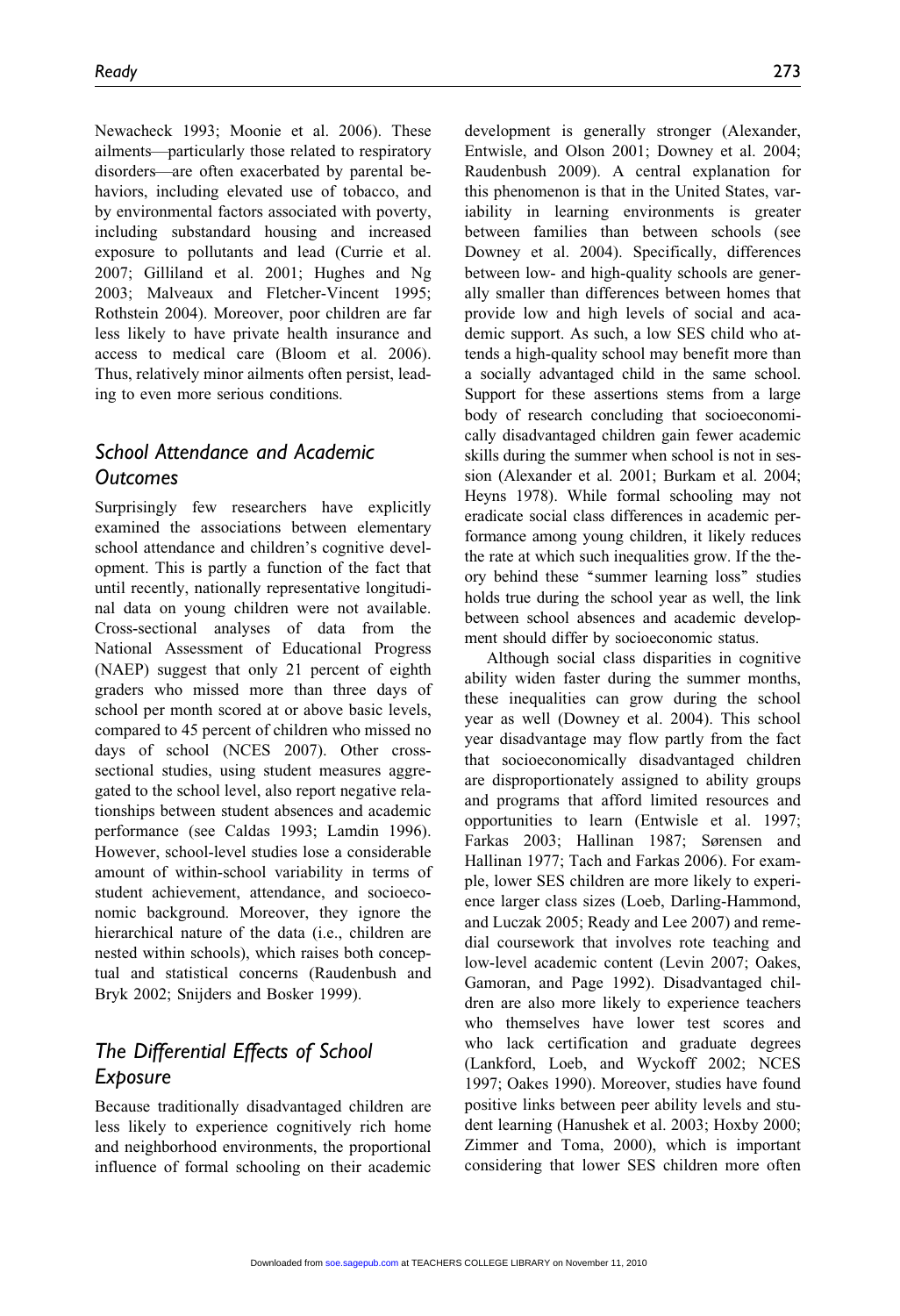encounter low-achieving peers (Mayer 2002; Rumberger and Palardy 2005).

#### The Focus of Early Instruction

The associations between school attendance and student learning will be stronger with academic subjects that are the focus of classroom instruction. For example, research on high schools suggests that mathematics learning is more dependent on the processes and content of formal schooling than is literacy development. Arguments supporting this conclusion note that students have little access to advanced mathematics concepts outside of school—few parents spend time at home working on trigonometry with their teenagers (see Lee et al. 1998). In contrast to high schools, the overwhelming instructional focus of kindergarten and first grade is literacy development. Two out of three full-day kindergarten teachers allocate one hour or more per day to literacy instruction, while only 21 percent use a similar portion of the school day for mathematics instruction (Walston and West 2004). Disparities in instructional focus are equally strong in first grade, when almost 90 percent of teachers spend at least one hour per day on literacy instruction, compared to 30 percent who do so with mathematics (NCES 2006b). Considering how little time kindergarten and first-grade teachers spend on mathematics instruction, we would expect to find weaker associations between school attendance rates and young children's mathematics learning.

#### Research Focus

Researchers have clearly established that disadvantaged children enter school with fewer academic skills and that these disparities widen further over time. This article examines the extent to which social class differences in literacy and mathematics learning are related to differential school attendance rates. As noted earlier, the benefits of formal schooling may be greater for socioeconomically disadvantaged children. Hypothetically, for such students school absences will have a disproportionately negative effect. The analyses described in this study were designed to address three specific questions:

Research Focus 1: Descriptively, how can we characterize the relationship between social class and student attendance during kindergarten and first grade?

- Research Focus 2: To what extent is early academic development a function of school attendance rates, and how do these associations differ across literacy and mathematics?
- Research Focus 3: Does the link between social class and cognitive development depend on school attendance? In other words, are socioeconomic inequalities in academic performance exacerbated by schooling's disproportionate influence on disadvantaged children's learning?

### DATA AND METHOD

This study employs data from the Early Childhood Longitudinal Study, Kindergarten Cohort (ECLS-K). Sponsored by the National Center for Education Statistics, these data are ideal for studying the relationship between social class, school attendance, and children's academic development, particularly with the statistical methods discussed in the following. The ECLS-K collection of base year (1998) data followed a stratified design structure. The primary sampling units were geographic areas consisting of counties or groups of counties from which about 1,000 public and private schools offering kindergarten programs were selected. A target sample of about 24 children was then selected from each school. This study draws from the first four data waves of ECLS-K, which include information on the same children in the fall and spring of kindergarten (waves 1 and 2) and the fall and spring of first grade, with a random subsample in the fall (waves 3 and 4).

#### Sample and Measures

Analytic sample. From the full ECLS-K sample, the analytic sample was constructed in several stages. The initial step selected children who had a nonmissing weight, advanced to the first grade following the 1998-1999 kindergarten year, did not change schools during kindergarten or first grade, and had test scores for at least two of the four literacy and mathematics assessments.<sup>1</sup> The second stage of sample selection focused on schools, selecting those with a nonmissing weight, that offered kindergarten and first grade, enrolled at least three ECLS-K children, and were not yearround (e.g., they had a traditional nine-month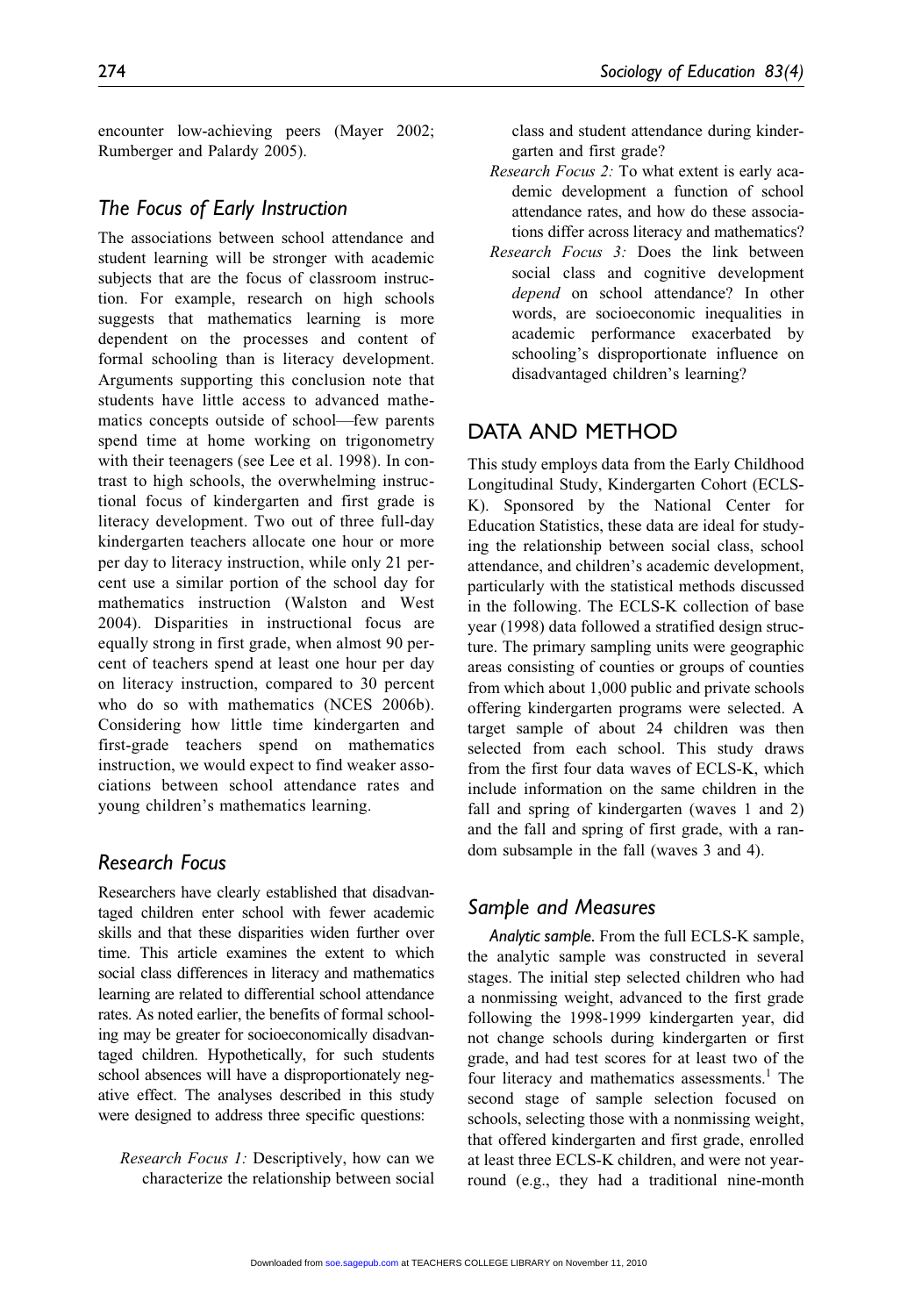academic year). The final analytic sample includes 42,229 literacy and mathematics test scores nested within 13,613 children, who are nested within 903 public and private schools.

Assessment outcomes. The ECLS-K cognitive assessments were administered individually, with an adult assessor spending between 50 and 70 minutes with each child at each data collection wave. The literacy assessments measured both basic literacy skills (print familiarity, letter recognition, beginning and ending sounds, rhyming sounds, and word recognition) as well as more advanced reading comprehension skills (initial understanding, interpretation, personal reflection, and ability to demonstrate a critical stance). The mathematics items, which measured conceptual and procedural knowledge and problem solving, assessed the ability to identify and count numbers and geometric shapes, complete simple multiplication and division exercises, and recognize more complex mathematical patterns (NCES 2000).<sup>2</sup>

Child characteristics. The ECLS-K data include separate measures indicating the number of days students were absent in kindergarten and first grade. Due to their non-normal distributions, the multilevel analyses use log-transformed versions of these measures, which were then standardized (z scored) to ease comparison with both the SES measure and the SES by school absence interaction terms. The ECLS-K data also provide a continuous measure of children's socioeconomic status, which is a composite of parents' income, education, and occupational prestige (z scored,  $M = 0$ ,  $SD = 1$ ). As covariates, the child-level analyses incorporate a dummy-coded gender measure (girls  $= 1$ , boys  $= 0$ ) and dummy variables indicating whether the child is black, Asian, Hispanic, Native American, or multiracial, with whites serving as the uncoded comparison group in the multivariate analyses. The models further account for children's age (in months), singleparent status (yes =  $1$ , no = 0), whether a language other than English was the primary home language (yes  $= 1$ , no  $= 0$ ), and whether the child was repeating kindergarten (yes  $= 1$ , no  $= 0$ ) or attended full-day kindergarten (yes = 1, no = 0). All child-level measures are group-mean centered.

Weights. As with other longitudinal NCES data sets, analyses using ECLS-K require the use of weights to compensate for unequal probabilities of selection within and between schools and for nonresponse effects. The descriptive and analytic analyses employ child-level (C124CW0) and

school-level weights (S2SAQW0). Both weights are normalized to a mean of 1 to reflect the actual (smaller) sample sizes. Although the multilevel models examine achievement across four waves of ECLS-K, the "1234" ECLS-K panel weights are only defined on children in the sample at time 3. Hence, the use of those weights automatically restricts the sample to that small subgroup. Instead, the analyses are weighted using the "124" panel weights, which retain the larger sample.

#### Analytic Approach

The primary analyses employ hierarchical linear modeling (HLM) within a three-level growthcurve framework (Raudenbush and Bryk 2002; Singer and Willett 2003). Specifically, the models nest learning trajectories within children, who are nested within schools. The Level-1 HLM models estimate children's individual learning trajectories. At Level 2, these learning trajectories are modeled as a function of children's social and academic background, with a particular focus on the interactions between child socioeconomic status and school absences. Unlike many studies that employ HLM, these analyses do not explore cognitive development as a function of school characteristics. Rather, the models investigate the links between school attendance and socioeconomic disadvantage among children attending the same school. The HLM models are thus analogous to fixed effects models that remove the influences of unobserved differences between schools on children's learning.

Conceptualizing time with ECLS-K. The ECLS-K data present a unique challenge to researchers interested in modeling children's cognitive growth over time. Longitudinal studies of student learning generally consider the timing of events as constant across cases (i.e., ''third grade'' represents an identical value or construct). However, the dates on which the ECLS-K cognitive assessments were administered varied considerably across children, both within and between schools. This is understandable given the enormity of the data collection involved with ECLS-K and the time each one-onone assessment required. In addition to variability in testing dates, the starting and ending dates of academic years also varied across schools.

The result of this variability in school exposure at each assessment is that children's opportunities to learn differed both within and between schools.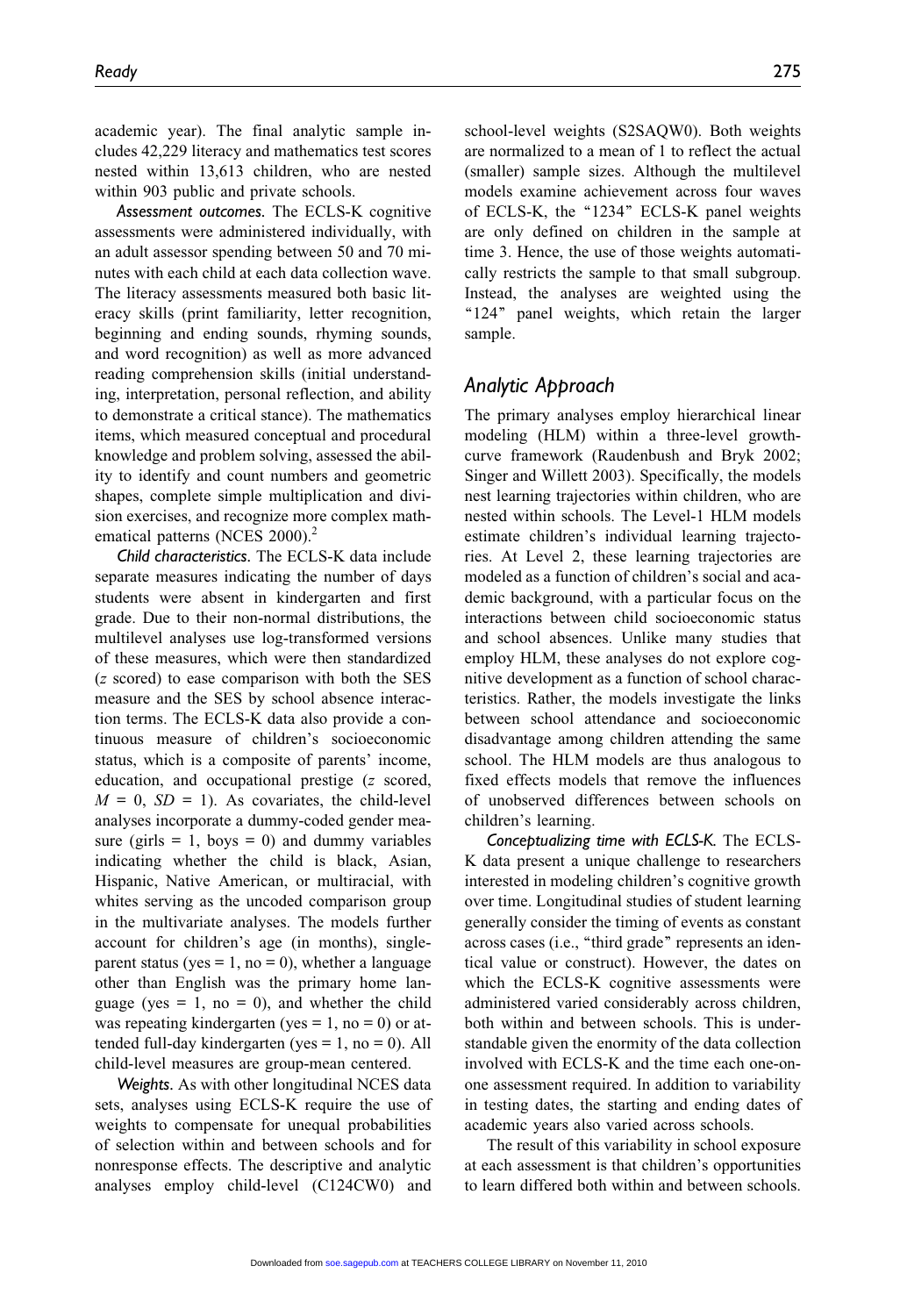For example, the time children were in school between the fall and spring kindergarten assessments ranged from almost four to over eight months, averaging about six months (although the school year is nine months). For some children, the fall assessments took place months into the school year and the spring assessments occurred several months before the end of the school year. As such, the assessments do not represent comparable events in time across children. Further complicating the analyses, on average, children were in school for approximately half of the ''summer vacation'' between the spring kindergarten and fall first-grade assessments. Considering the rapid learning rates among young children, researchers who employ the ECLS-K data must take these concerns into account.

These analytic challenges that accompany the ECLS-K data actually provide a unique methodological opportunity. The Level-1 models include three time-varying covariates that indicate individual children's exposure to school at each assessment: (1) months of exposure to kindergarten, (2) months of exposure to summer between kindergarten and first grade, and (3) months of exposure to first grade. $3$  These three measures of school exposure—each linked to the four assessment dates—permit the modeling of four distinct parameters: (1) *initial status*, or children's achievement as they began kindergarten (literally, predicted achievement with exposure to zero days of kindergarten, zero days of summer, and zero days of first grade). Rather than initial status, the three remaining parameters are linear *learning* rates or slopes over: (2) the kindergarten year, (3) the summer between kindergarten and first grade, and (4) the first-grade year.<sup>4</sup> The variance components for each of the four parameters are included in the appendix.

#### Problems of Selection Bias

Although modeling the associations between student attendance and academic growth is seemingly straightforward, such efforts are fraught with methodological challenges. Any nonexperimental study that seeks to attribute academic development to formal schooling faces serious questions of selection and unmeasured variable bias. With the analyses presented here, estimates of the effects of school absences on student learning may be spurious, reflecting instead other influences unrelated to school attendance. For instance, students with poor attendance may also experience less stable and cognitively less stimulating home and neighborhood environments—differences that the models may not fully consider. Such confounding influences would be evident in models suggesting that school year attendance rates impact summer learning. These results would suggest unmeasured variable bias, hinting instead at family and neighborhood effects, or child health effects that are constant regardless of school attendance. Conversely, the finding that school attendance rates influence kindergarten and first-grade learning—but not learning during the summer months—provides stronger evidence that school attendance is indeed linked to cognitive development and not to student characteristics that are simply associated with both school attendance and student academic performance. Fortunately, the analytic approach and data structure employed here distinguish learning that occurs during the school year (when school and family and neighborhood influences are present) from learning during the summer months (when school effects are removed).

#### RESULTS

This section presents both descriptive and analytic results. The descriptive analyses address the first research question regarding the relationship between socioeconomic status and school absence rates. Group mean differences were examined for statistical significance with ANOVAs (for continuous variables) and chi-squares (for categorical variables). The within-school findings, which represent the focus of this study, describe the relationships between social class, school absences, and academic development during kindergarten and first grade. The multilevel results are presented in a points-per-month of learning metric, although some coefficients are converted into effect size (standard deviation) units, which is important given the large sample size and the statistical power it affords (see J. Cohen 1988).

#### Descriptive Results

Table 1, which presents information about students organized by school absence rates, provides clear answers to the first research question: Student attendance and social class are clearly related. A one-third standard deviation SES gap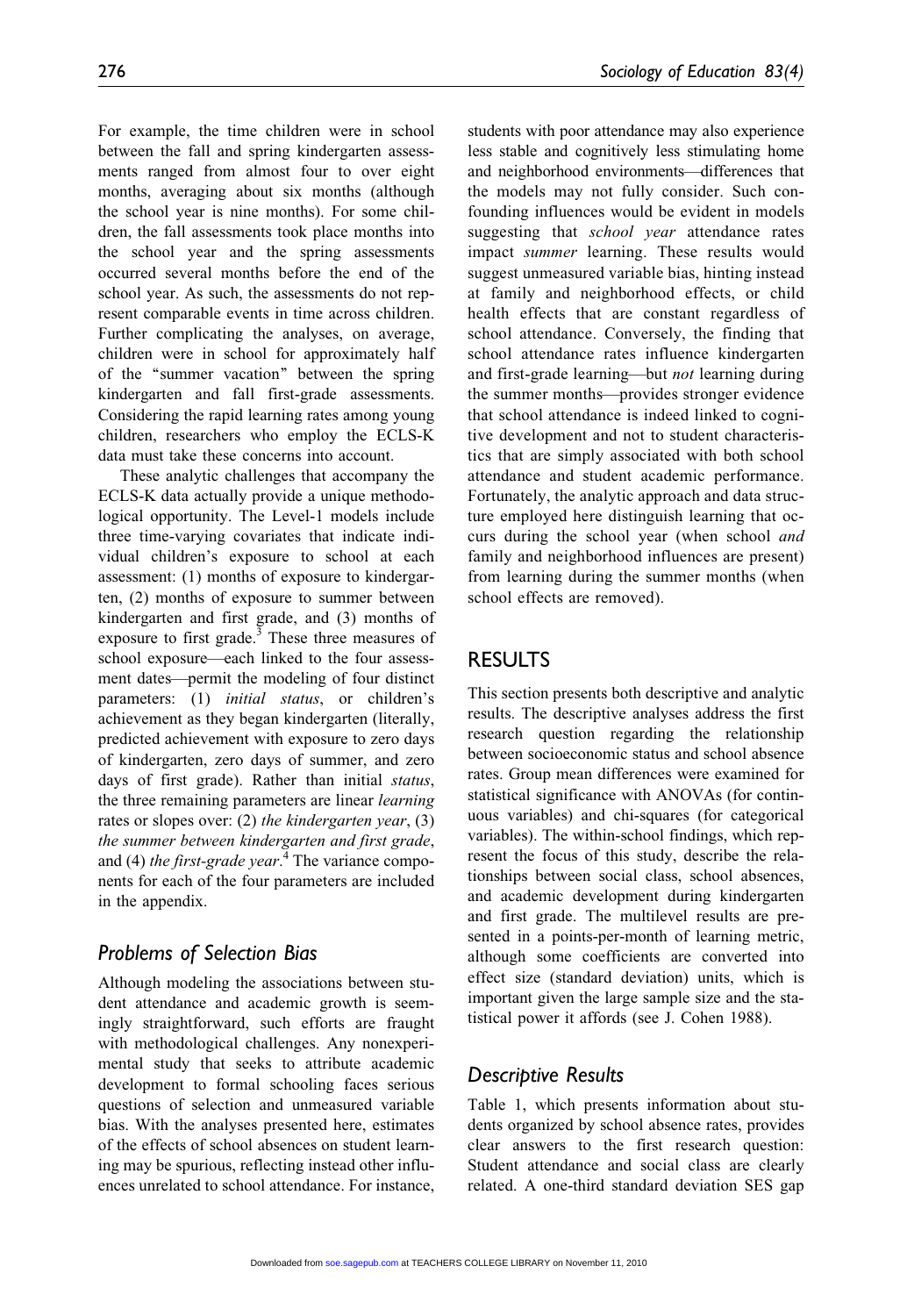|                                           | Kindergarten attendance <sup>a</sup> |             |          | First-grade attendance |             |                                                                                             |
|-------------------------------------------|--------------------------------------|-------------|----------|------------------------|-------------|---------------------------------------------------------------------------------------------|
|                                           | Good                                 | Average     | Poor     | Good                   | Average     | Poor<br>$(n = 2,891)$ $(n = 6,820)$ $(n = 3,902)$ $(n = 3,532)$ $(n = 6,878)$ $(n = 3,203)$ |
| Socioeconomic status (z scored)           | $0.077***$                           | $-0.015***$ | $-0.289$ | $0.020***$             | $-0.034***$ | $-0.273$                                                                                    |
| Percentage female                         | 48.2                                 | 48.4        | 49.2     | $47.4***$              | $47.5***$   | 52.1                                                                                        |
| Percentage single parent                  | $20.0***$                            | $22.4***$   | 36.8     | $23.1***$              | $23.3***$   | 36.0                                                                                        |
| Percentage white                          | $67.2***$                            | $67.7***$   | 49.7     | $62.5***$              | $66.5***$   | 52.4                                                                                        |
| Percentage black                          | $15.5***$                            | $15.3***$   | 19.9     | 17.2                   | $15.5***$   | 19.0                                                                                        |
| Percentage Hispanic                       | $11.2***$                            | $11.2***$   | 21.8     | $13.7***$              | $12.0***$   | 20.5                                                                                        |
| Percentage Asian                          | $3.5*$                               | 3.0         | 2.5      | $4.1***$               | $2.8*$      | 2.1                                                                                         |
| Percentage Native American                | $0.7***$                             | $0.9***$    | 3.5      | $0.9***$               | $1.0***$    | 3.8                                                                                         |
| Percentage multiracial                    | $1.9*$                               | 1.9*        | 2.6      | 1.6                    | 2.3         | $2.2\phantom{0}$                                                                            |
| Percentage non-English speaking household | $7.1***$                             | $6.8***$    | 11.4     | $9.2*$                 | $6.7***$    | 10.7                                                                                        |
| Percentage kindergarten repeater          | $3.2***$                             | $3.5***$    | 5.8      | $3.2***$               | $4.1**$     | 5.3                                                                                         |
| Percentage full-day kindergarten          | $56.5**$                             | $55.7***$   | 59.8     | 59.3*                  | 56.3        | 56.7                                                                                        |
| Age (in months)                           | $66.3**$                             | 66.1        | 65.9     | 66.2                   | 66.1        | 66.I                                                                                        |

Table 1. Student Sociodemographic Characteristics by Kindergarten and First-Grade Attendance Rates  $(n = 13,613$  children within 903 schools)

a. Children with average attendance (3.5 to 10 absences) and good attendance ( $\lt$ 3.5 absences) are statistically compared to children with poor attendance  $(>10$  absences).

 $*_p$   $<$  .05.  $*_p$   $<$  .01.  $**_p$   $<$  .001.

separates children with good versus poor kindergarten attendance (effect size [ES] = 0.366;  $p$  < .001), while a slightly smaller social class disparity distinguishes children with good from those with poor first-grade attendance  $(ES = 0.293)$ ;  $p \, < \, .001$ ). School attendance rates are related to other important sociodemographic characteristics as well. More than one out of three children with poor kindergarten and first-grade attendance rates lived in a single-parent home compared to less than one out of four children who had average or good attendance ( $p \, < \, 001$ ). Students who missed more than 10 days of kindergarten and first grade were also more likely to speak a language other than English at home ( $p \lt .05$ ).

Further reflecting the interconnected nature of sociodemographic disadvantage, we also find links between school attendance rates and race/ ethnicity. White and Asian children are less often chronically absent compared to non-Asian minority children. In kindergarten and first grade, two out of three children with good or average attendance rates were white, compared to roughly one in two children with poor attendance. Although kindergarten repeaters were disproportionately represented among chronically absent children, the relationship between full-day kindergarten attendance and attendance rates is less

clear. Full-day kindergarteners were somewhat more likely to have poor attendance, but the following year the relationship is actually reversed. These descriptive results indicate no (or very weak) relationships between school attendance and gender and attendance and children's age.

#### Analytic Results

Kindergarten literacy development. Table 2 presents the within-school HLM models estimating literacy development across four separate parameters: initial status (achievement at kindergarten entry), kindergarten learning, first-grade learning, and summer learning between kindergarten and first grade. For each parameter, Model 1 provides the parameter-specific unadjusted associations between social class and literacy ability (for the initial status parameter) or literacy development (for the remaining three parameters). Model 2 then introduces the school absences measure, while Model 3 incorporates the SES by absence interaction term. Model 4 represents the full model, which adjusts the Model 3 coefficients for additional child-level academic and sociodemographic characteristics.

The first panel in Table 2 displays the estimates of children's literacy ability at kindergarten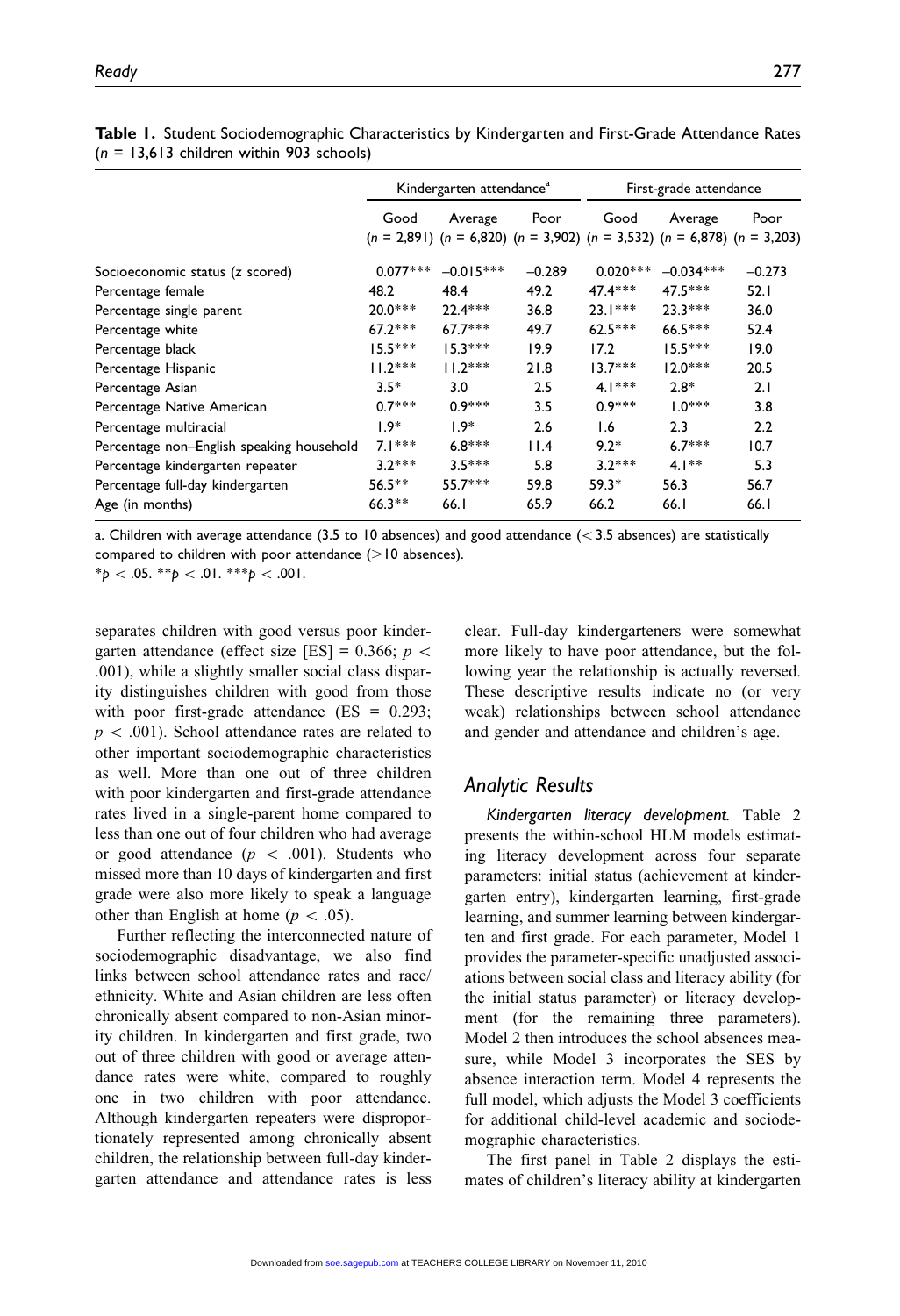|                                         |              |              |              | Model 4      |
|-----------------------------------------|--------------|--------------|--------------|--------------|
|                                         | Model I      | Model 2      | Model 3      | (adjustedª)  |
| Initial status                          |              |              |              |              |
| Socioeconomic status (SES) <sup>b</sup> | $0.1719***$  | $0.1700***$  | $0.1690***$  | $0.1604***$  |
| Kindergarten absences                   |              | $-0.0170**$  | $-0.0167**$  | $-0.0145**$  |
| $SES \times$ Kindergarten Absences      |              |              | 0.0045       | 0.0036       |
| Intercept                               | $-1.2963***$ | $-1.2964***$ | $-1.2964***$ | $-1.2971***$ |
| Kindergarten                            |              |              |              |              |
| <b>SES</b>                              | $-0.0027***$ | $-0.0026***$ | $-0.0030***$ | $-0.0033***$ |
| Kindergarten absences                   |              | $-0.0016**$  | $-0.0016*$   | $-0.0015*$   |
| $SES \times$ Kindergarten Absences      |              |              | $0.0012**$   | $0.0013**$   |
| Intercept                               | $0.1017***$  | $0.1017***$  | $0.1017***$  | $0.1018***$  |
| First grade                             |              |              |              |              |
| <b>SES</b>                              | $-0.0028***$ | $-0.0030***$ | $-0.0031***$ | $-0.0030***$ |
| First-grade absences                    |              | $-0.0016***$ | $-0.0012***$ | $-0.0014***$ |
| $SES \times$ First-grade Absences       |              |              | $0.0005*$    | $0.0006*$    |
| Intercept                               | 0.0983 ***   | $0.0983***$  | $0.0983***$  | 0.0982 ***   |
| Summer                                  |              |              |              |              |
| <b>SES</b>                              | $0.0034*$    | $0.0034+$    | $0.0038^{+}$ | $0.0046*$    |
| Kindergarten absences                   |              | $-0.0005$    | $-0.0004$    | $-0.0003$    |
| $SES \times$ Kindergarten Absences      |              |              | $-0.0003$    | $-0.0003$    |
| Intercept                               | 0.0031       | 0.0030       | 0.0031       | 0.0035       |

Table 2. Social Class, School Attendance, and Early Literacy Development  $(n = 13,613)$  children within 903 schools)

Note: Kindergarten, first-grade, and summer coefficients are in a points per month of learning metric. All measures are group-mean centered. SDs for all parameters are available in the appendix.

a. Full model includes controls for race/ethnicity, gender, age, language and single-parent status, full-day kindergarten, and kindergarten repetition.

b. Measure is z scored.

c. Log transformed, then z scored,<br><sup>+</sup>p < .10. \*p < .05. \*\*p < .01. \*\*\*p < .001.

entry and highlights the considerable socioeconomic inequalities that characterize early academic ability. Model 1 indicates that a one standard deviation increase in SES translates into a roughly 0.17 point (or 13 percent) advantage in initial literacy skills (ES = 0.33;  $p \le$ .001). Model 2, which is solely descriptive, suggests that children who experience increased absences in kindergarten also typically begin kindergarten with fewer literacy skills (ES = 0.03;  $p < .01$ ). As indicated by the nonsignificant interaction term in Model 3, this relationship between school absences and entering literacy ability does not vary by children's social class. Model 4 adjusts these coefficients for children's racial/ethnic backgrounds, gender, age, full-day kindergarten attendance, kindergarten repetition, and language and single-parent status. These child attributes explain a small portion of the initial disparities tied to SES and school absences.

Rather than inequalities at kindergarten entry, the remaining models explore the multiplicative influences of SES and school absences on children's academic growth. The intercept in Model 1 in the second panel of Table 2 indicates that an average SES child gains roughly one-tenth of a point per month during kindergarten ( $p \leq$  $.001$ <sup>5</sup>. The small negative SES coefficient suggests that kindergarten serves a somewhat compensatory role in terms of children's literacy skills, with lower SES children narrowing the initial gap somewhat with their higher SES peers (by roughly 0.003 points per month;  $p \lt 0.001$ .<sup>6</sup> If we extrapolate this over a 9.5-month academic year, the initial inequality between average and low SES children  $(-1)$  SD SES) narrows by roughly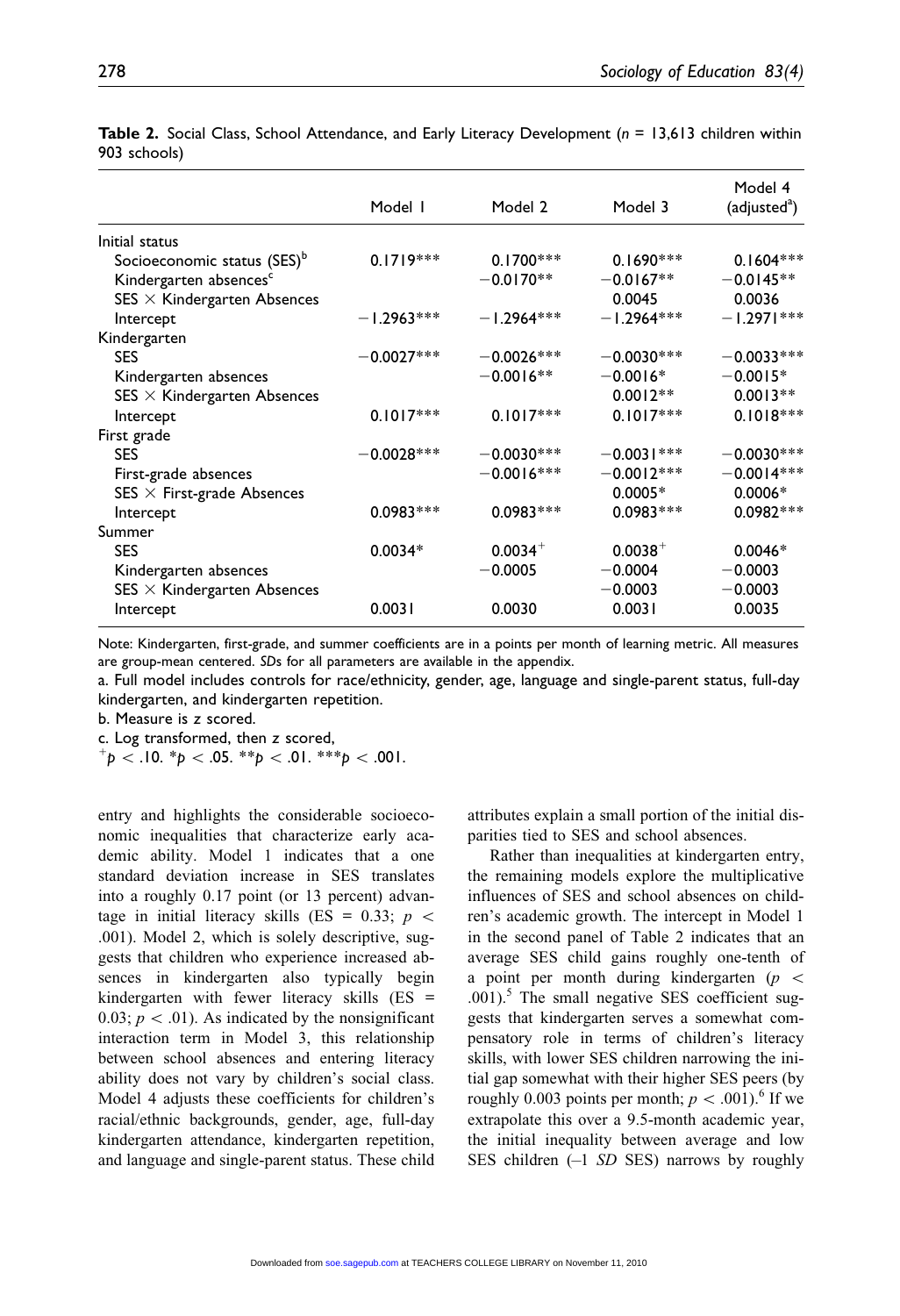0.029 points during kindergarten. Although a welcome finding, this equalizing effect clearly does not eliminate the much larger 0.17 point gap that separated these hypothetical children at kindergarten entry.

Model 2 incorporates the kindergarten absence measure and addresses the second research question regarding the link between school absences and academic growth. We find a negative association between absenteeism and kindergarten literacy development, with a one standard deviation increase in absences tied to a roughly 1.5 percent monthly reduction in literacy development (ES = 0.04;  $p \, < \, 0.01$ ). Put another way, even after controlling for SES, children who are chronically absent—those with absence rates one standard deviation above the mean—gain roughly 14 percent fewer literacy skills during the 9.5-month kindergarten year compared to children with average school attendance rates.

This study's third research question asks whether this link between school absences and academic development varies by children's socioeconomic status. Model 3 introduces the SES by kindergarten absences interaction term and reveals that the relationship between school absences and literacy learning does indeed differ by socioeconomic status ( $p \, < \, 0.01$ ). The positive coefficient indicates that the negative effects of increased absenteeism are stronger for lower SES children. Specifically, the negative impact of a similar increase in kindergarten absences is 75 percent larger for a low SES compared to an average SES child. The final model adjusts these coefficients for additional sociodemographic characteristics. The negative relationship between school absences and literacy development and the differential effects of absences by children's social class remain robust from Model 3 to Model 4.

First-grade literacy development. The third panel in Table 2 displays the multilevel results for first-grade literacy learning. Mirroring the kindergarten estimates, first grade also appears to play a somewhat equalizing role, with lower SES children gaining somewhat more skills than their higher SES peers (although they continue to score considerably lower in absolute terms). Moreover, as with kindergarten, Model 2 points to negative associations between school absences and first-grade literacy learning (ES =  $0.05$ ;  $p$  < .001), or a roughly 1.6 percent disadvantage in literacy learning per month for each additional one standard deviation increase in school absences.

Model 3 indicates that these negative effects of increased absenteeism are roughly 40 percent stronger for lower SES children (i.e., -1 SD SES;  $p \, < \, .05$ ). As with kindergarten, these findings hold through Model 4 as well.

Summer literacy development. The kindergarten models were also used to estimate literacy development during the summer between kindergarten and first grade. The findings in the bottom panel of Table 2 highlight the phenomenon of summer learning loss. The nonsignificant intercept indicates that the typical average SES child gains no literacy skills during the summer months. In contrast to kindergarten and first grade, however, we find an advantage for higher SES children, who continue to gain literacy skills during the summer months, while lower SES children fall further behind. Note that this summer advantage for higher SES children is quite similar to (though slightly smaller than) the school year advantage enjoyed by lower SES children. In short, kindergarten and first grade appear to have some compensatory effects for socioeconomically disadvantaged children. During the summer, however, when school is not in session, academic disparities tied to socioeconomic disadvantage widen further.

Although these summer learning findings are important in their own right, the analyses were conducted for reasons unrelated to social class differences in summer literacy development. Namely, the reported associations between social class, school absences, and literacy development during kindergarten and first grade may be spurious, reflecting instead the effects of unmeasured sociodemographic child characteristics. Despite a host of statistical controls and the use of analytic methods that estimate learning among children in the same school, the school year models may suffer from selection bias. Indeed, this is a central concern with any nonexperimental study that seeks to attribute cognitive development to schooling—or in this instance, reduced schooling resulting from absenteeism. A finding that school year absences were negatively associated with summer learning would likely indicate such selection bias.

Model 2 in the bottom portion of Table 2 indicates that kindergarten absences are unrelated to summer learning ( $p > .05$ ). Moreover, the SES coefficients in Models 1 and 2 are identical; children's school year absences are unrelated to the positive summer learning effects for higher SES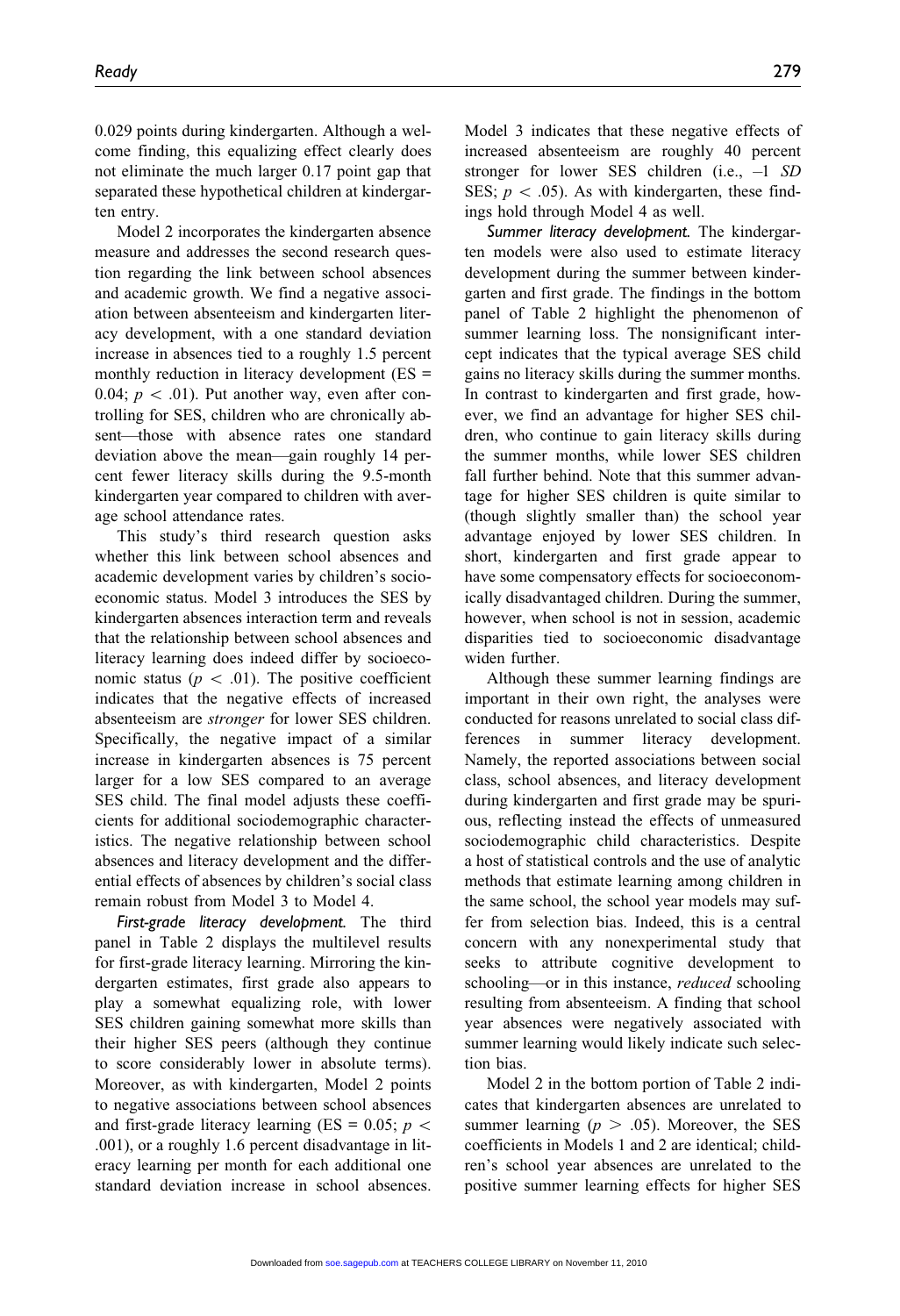$0.1$ 0.1075 Literacy Gains (points per month<br>theta score units) **Literacy Gains (points per month,** 0.106 0.1031 0.1019 0.1017 **theta score units)** 0.102 0.0991 0.0983 0.0983 0.0977 0.0959 0.098 0.0945 0.094 0.09 **Kindergarten First Grade** High SES, Low Absenses High SES, High Absences Average SES, Average Absences **D** Low SES, Low Absences **Q** Low SES, High Absences

Figure 1. Social class, school absences, and early literacy development

Note: High and low defined as  $+1$  SD above and –1 SD below the means, respectively. Calculations use coefficients from Model 3, Table 2.

children. An additional set of analyses (not shown here) regressed summer learning on first-grade absences. Although clearly illogical in its temporal ordering, the child and family characteristics present during first grade likely exist during the immediately prior summer. The first-grade absence measures were also unrelated to summer learning. These results provide relatively robust support for the links between school absences and literacy learning in kindergarten and first grade.

Summary of literacy findings. Figure 1 uses the coefficients from Model 3, Table 2 to graphically display the estimated monthly literacy gains for five groups of children. Most striking here is the fact that low SES children who attend school regularly appear to benefit the most academically from early schooling. Compared to high SES children with good attendance, low SES children with good attendance gain almost 8 percent more literacy skills per month during kindergarten and almost 7 percent more per month during first grade. This substantively important compensatory effect flows from two phenomena—the generalized (but slight) narrowing of initial socioeconomic inequalities in literacy ability during the school year and the fact that school exposure has stronger effects for lower SES children. Put another way, the initial difference in literacy skills between low and high SES children with good attendance narrows by roughly one-third by the end of first grade. Conversely, the gap between low SES children with poor attendance and their more affluent peers with good attendance narrows by less than 8 percent during the first two years of formal schooling.

Mathematics development. The literacy models discussed previously were also used to estimate the associations between social class, school absences, and children's mathematics learning. As with literacy, time in school was positively related to mathematics skills development, and monthly learning rates were considerably lower during the summer compared to the school year, suggesting that early schooling does indeed influence children's mathematics learning. Moreover, school absences were related to first-grade mathematics learning, with a one standard deviation increase in absences associated with a –0.0011 point-per-month (1.26 percent) decrease in firstgrade mathematics learning ( $p \, < .05$ ), based on an average monthly gain of 0.0872 points. Calculated using a 9.5-month school year, each one standard deviation increase in absences is associated with a roughly 12 percent reduction in mathematics development over the course of first grade. However, the mathematics and literacy results differed in most other respects. In particular, the findings indicated no relationship between school absences and kindergarten mathematics learning. Furthermore, the association between school absences and first-grade mathematics leaning did not vary as a function of social class—the negative effects of increased absences were not stronger for socioeconomically disadvantaged children.

## DISCUSSION AND **CONCLUSIONS**

For decades, sociologists of education have examined inequality in children's cognitive development through the lens of summer learning loss theory (see Alexander et al. 2001; Burkam et al. 2004; Downey et al. 2004; Heyns 1978). This body of research contends that formal schooling has a stronger influence on the academic growth of socioeconomically disadvantaged children. During the summer months, when the equalizing benefits of schooling are removed, cognitive disparities widen further between disadvantaged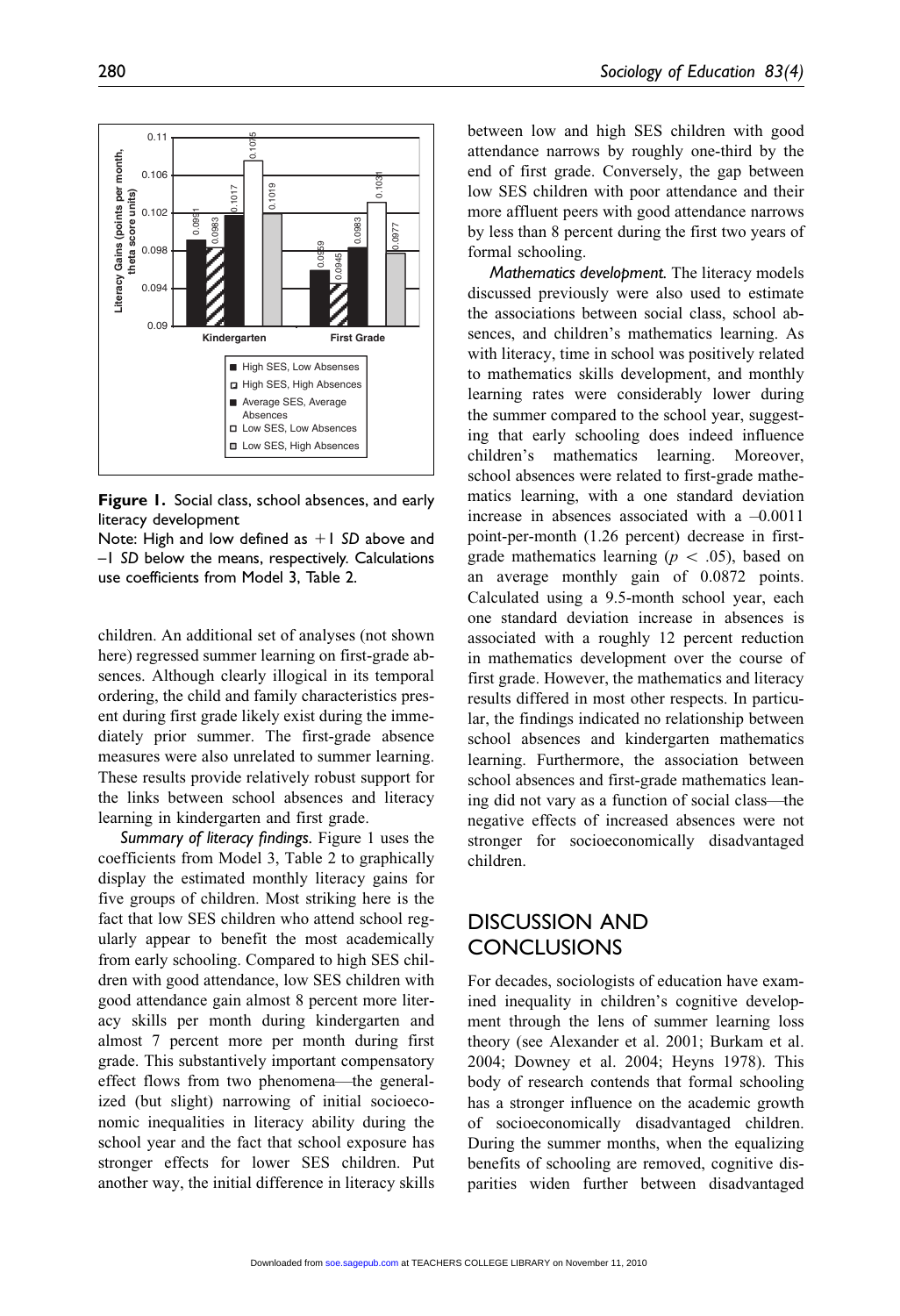children and their more affluent peers. The study presented here applied these constructs to the school year to examine the extent to which reduced schooling (in the form of school absences) differentially influences young children's literacy and mathematics development. In terms of children's literacy development, the results lend considerable support to the assertion that the effects of school exposure vary by children's socioeconomic backgrounds. Specifically, the findings described previously suggest a small compensatory effect of early schooling for socioeconomically disadvantaged children, with initial social class disparities in literacy ability narrowing slightly during kindergarten and first grade. During the summer, however, higher SES children gain literacy skills at a faster rate than their lower SES counterparts, thus exacerbating the considerable inequalities present at kindergarten entry.

These equalizing effects of schooling, however, are intimately dependent on school attendance rates. Importantly, low SES children those who benefit most from school attendance are also most likely to suffer chronic absences. Thus, if public schools are charged with narrowing socioeconomic disparities in academic outcomes, one potential solution is to increase attendance rates among lower SES children. It is important to stress again that these results reflect average within-school relationships. As such, they are somewhat conservative, as the bond between socioeconomic disadvantage and literacy learning is stronger in the broader student population than it is within individual schools; the persistence of socioeconomic segregation suggests that children are more likely to attend school with socioeconomically similar peers.

In contrast to literacy development, the results indicate weak links between school absences and early mathematics learning. Although increased absences are negatively related to mathematics learning in first grade, no such associations were found in kindergarten. These patterns closely reflect those reported by Downey et al. (2004). Moreover, the results presented here suggest that the relationship between school absences and first-grade mathematics development does not vary by student social class. Considering that the overwhelming focus of kindergarten and first grade is literacy instruction, this finding is not altogether surprising. Given the appropriate data, future studies might examine whether the links between attendance and

literacy learning hold for older children in mathematics. In theory, mathematics development should become more closely tied to school attendance as curricula and classroom instruction focus more strongly on mathematics.

#### Additional Considerations

This study did not address two important issues surrounding socioeconomic disadvantage and school attendance. The first relates to how teachers and students use the time they are allotted. Authors have estimated that no more than 40 percent of the school day is actively devoted to teaching and learning (Berliner 1984). However, tremendous variability exists in how effectively teachers manage their classrooms and how efficiently they structure classroom activities (D. K. Cohen, Raudenbush, and Ball 2003). As such, the links between school exposure and student learning likely vary across teachers. Future analyses might reveal even stronger links between school absences and socioeconomic disadvantage among children fortunate enough to experience high-quality teachers and schools.

The implications of chronic elementary school absences likely reach beyond low SES children's academic development. Poor attendance may also negatively impact school fiscal recourses (when funding is tied to school enrollments) and the outcomes associated with highstakes accountability systems that take student attendance into account. Moreover, student absences may well influence learning among students who do attend school regularly. For example, teachers likely lose instructional time due to administrative tasks surrounding student absences and to efforts to reintroduce academic material to students who fall behind due to missed school days. Although clearly beyond the scope of this study, one might also expect children's school-based social and affective relationships to suffer as a result of sporadic school attendance.

As sociologists of education have asserted for decades, schools may need to rethink the services that they provide their neediest children. For example, increasing attendance among low SES children may necessitate efforts that improve both the quality and availability of day care, medical services, and community outreach programs (see Epstein and Sheldon 2002). This all reinforces the notion that schools cannot, by themselves, eliminate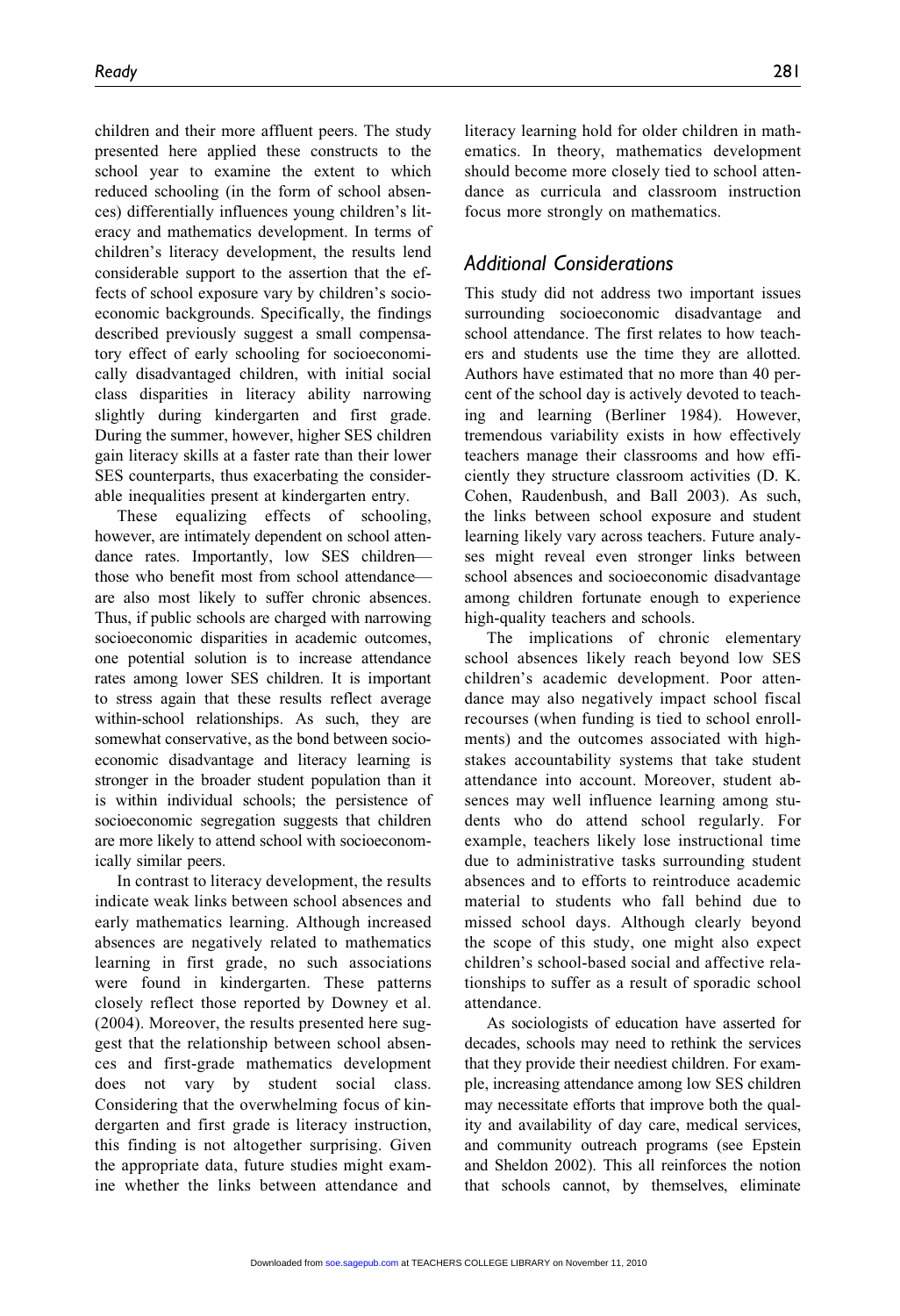educational inequality. Rather, more collective efforts will be required to ensure that the students who benefit the most from attending school are actually able to do so.

#### APPENDIX

Appendix. Variance Components for Literacy and Mathematics Initial Status and Kindergarten, Summer, and First-Grade Gains ( $n = 42,229$  test scores, 13,613 children, 903 schools)

|                                | Standard Deviation | Variance | Degrees of Freedom | Chi-square  |
|--------------------------------|--------------------|----------|--------------------|-------------|
| Initial literacy status        | 0.52445            | 0.27505  | 10.770             | 92.970 ***  |
| Kindergarten literacy gains    | 0.04486            | 0.00201  | 11.594             | 39.601 ***  |
| Summer literacy gains          | 0.09002            | 0.00810  | 11.594             | 20,777***   |
| First-grade literacy gains     | 0.03468            | 0.00120  | 11.594             | $36.119***$ |
| Initial mathematics status     | 0.50488            | 0.25491  | 10.770             | 74,806***   |
| Kindergarten mathematics gains | 0.03830            | 0.00147  | 11.594             | 27,915***   |
| Summer mathematics gains       | 0.08929            | 0.00797  | 11.594             | $21.422***$ |
| First-grade mathematics gains  | 0.03182            | 0.00101  | 11.594             | 28.915***   |

Note: Variance components are taken from a fully unconditional hierarchical linear modeling model. Gains are in a points per month of learning metric.

 $***p < .001$ .

#### FUNDING

This research was supported by a grant from the American Educational Research Association, which receives funds for its AERA Grants Program from the U.S. Department of Education's National Center for Education Statistics of the Institute of Education Sciences, and the National Science Foundation under NSF Grant No. DRL-0634035. Opinions reflect those of the author and do not necessarily reflect those of the granting agencies.

#### **NOTES**

1. After these selection criteria, approximately 16 percent of cases were missing kindergarten attendance data, and 15 percent were missing the first-grade attendance measures. Listwise, roughly 24 percent of cases were missing at least one attendance measure. Missing attendance data were estimated using multiple imputation, producing five complete data sets (see Little and Rubin 1987; Schafer 1997). Separate HLM analyses were then conducted using each of the five data sets. The coefficients reported here are averages from across the five sets of analyses. The standard errors are calculated via the methods suggested by Allison (2002). The fact that the analytic sample does not include children who changed schools during the academic year suggests that the estimates of socioeconomic disadvantage

and attendance may be somewhat conservative. Children who changed schools between kindergarten and first grade are retained in the sample, although their learning is estimated for only one of the two years, due to the nested nature of the analyses. The fall first grade ECLS-K data collection effort involved only a 30 percent subsample of ECLS-K children. For children who changed schools between kindergarten and first grade and who had fall and spring first grade test scores, the models estimate their first-grade learning; kindergarten learning was estimated for the other students. The models were also reestimated without these children in the sample and produced results virtually identical to those presented here.

2. Researchers conducting growth-curve analyses using the Early Childhood Longitudinal Study, Kindergarten Cohort (ECLS-K) data have typically used the Item Response Theory (IRT) scale scores as outcomes. However, National Center for Education Statistics (NCES) and other researchers have concluded that the IRT scale scores are inappropriate for such purposes. This is particularly true for analyses that compare growth rates among groups with large initial cognitive differences (see LoGerfo, Nichols, and Reardon 2005; Reardon 2008). Unlike the IRT scale scores, which are somewhat arbitrary transformations of the theta scores, the theta scores are approximately interval scaled (a requirement for measuring change between populations over time; see Reardon and Raudenbush 2008), are normally distributed at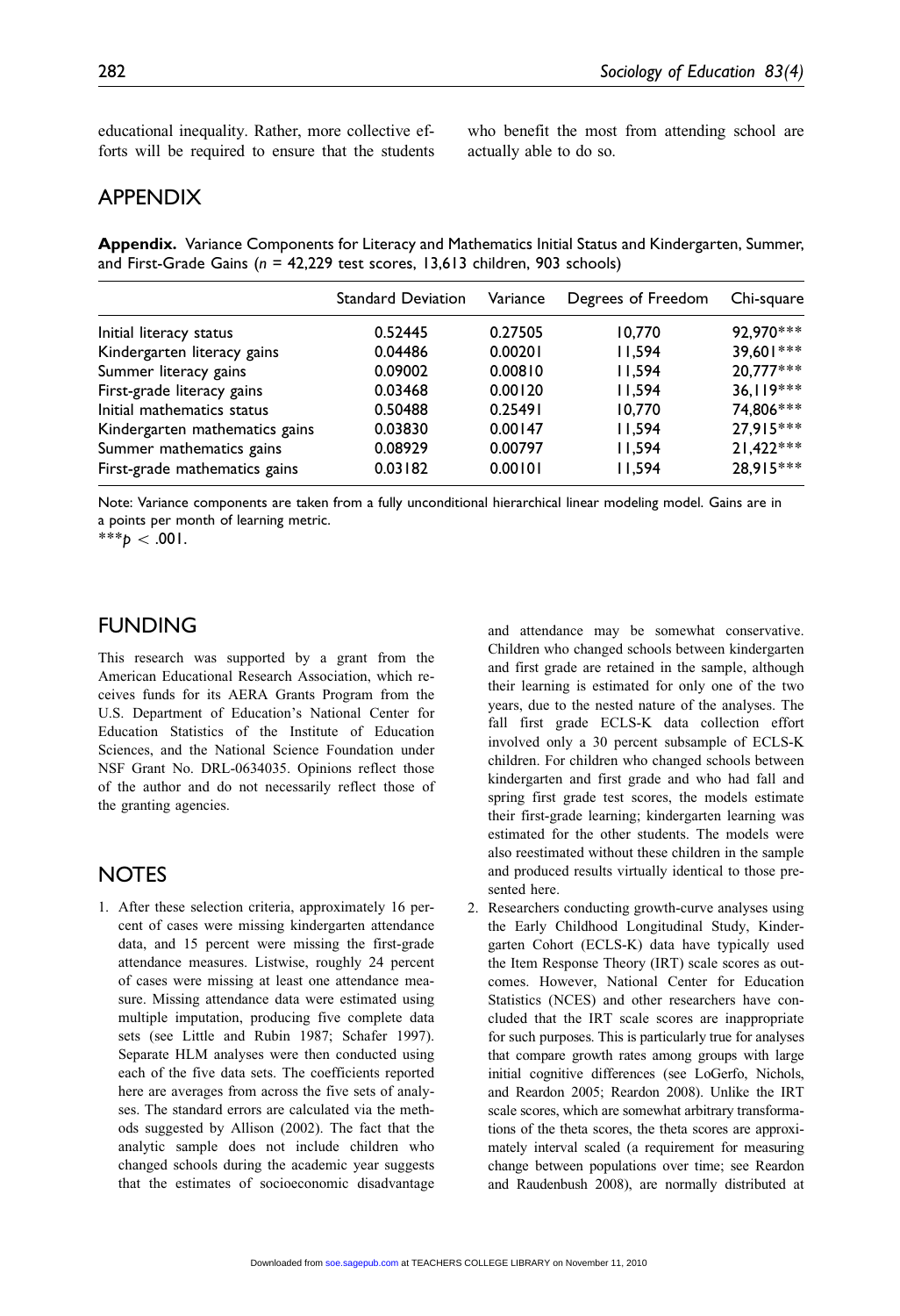each assessment wave, and are less dependent on the particular test items included on the assessment. More recent NCES publications state that the ECLS-K theta scores "are ideally suited for measuring growth from kindergarten through eighth grade'' (NCES 2009). As such, the analyses presented here used the theta score versions of the ECLS-K cognitive tests as outcomes.

- 3. At the time of the first assessment the average child had been "exposed" to over 2 months of kindergarten but 0 months of summer and 0 months of first grade. With the second assessment, the average child had experienced over 8 months of kindergarten but no exposure to summer or first grade. At the third assessment, the average child had been exposed to 9.5 months of kindergarten (a full year), 2.7 months of summer (the traditional summer vacation), and over 1 month of first grade. At the point of the fourth and final assessment, the average child had been exposed to 9.5 months of kindergarten, 2.7 months of summer, and over 8 months of first grade.
- 4. Specifically, the models, similar to those employed by Downey, von Hippel, and Broh (2004), are described as:

Level 1 : 
$$
Y_{tij} = \pi_{0ij} + \pi_{1ij}
$$
 (TIME K)  
\t\t\t\t $+ \pi_{2ij}$  (TIME Sum.)  
\t\t\t\t $+ \pi_{3ij}$  (TIME 1st) +  $e_{tij}$   
\nLevel 2 :  $\pi_{0ij} = \beta_{00j} + \beta_{01j}(X_{ij} - \overline{X}_j) + ... + r_{0ij}$   
\t\t\t\t $\pi_{1ij} = \beta_{10j} + \beta_{11j}(X_{ij} - \overline{X}_j) + ... + r_{1ij}$   
\t\t\t\t $\pi_{2ij} = \beta_{20j} + \beta_{21j}(X_{ij} - \overline{X}_j) + ... + r_{2ij}$   
\t\t\t\t $\pi_{3ij} = \beta_{30j} + \beta_{31j}(X_{ij} - \overline{X}_j) + ... + r_{3ij}$   
\nLevel 3 :  $\beta_{00j} = \gamma_{000} + u_{00j}$   
\t\t\t\t $\beta_{10j} = \gamma_{100}$   
\t\t\t\t $\beta_{20j} = \gamma_{200}$   
\t\t\t\t $\beta_{30j} = \gamma_{300}$ 

where  $Y_{tii}$  is the predicted outcome at time t for child i in school j;  $\pi_{0ij}$  is the initial status for child ij (zero days of kindergarten, summer, or first grade);  $\pi_{1ij}$  is the kindergarten learning rate for child ij;  $\pi_{2ii}$  is the summer learning rate for child ij;  $\pi_{3ij}$  is the firstgrade learning rate for child ij;  $\pi_{tii}$  is the error term associated with child  $ij$  at time  $t$ , assumed to be normally distributed with a mean of zero and a constant Level 1 variance,  $\sigma^2$ ;  $\beta_{00j}$  is the mean initial status in school j;  $\beta_{01j}$  is the mean relationship between child characteristic  $X$  and initial status in school  $j$ ;  $r_{0ij}$  is the random effect associated with initial status for child i in school j;  $\beta_{10j}$  is the average kindergarten monthly learning rate in school  $j$ ;  $\beta_{11i}$  is the mean relationship between child characteristic X and kindergarten learning in school *j*;  $r_{1ii}$  is the random effect associated with the kindergarten learning rate for child i in school j;  $\beta_{20j}$  is the average summer monthly learning rate in school j;  $\beta_{21j}$  is the mean relationship between child characteristic  $X$  and summer learning in school *j*;  $\beta_{30j}$  is the average first-grade monthly learning rate in school j;  $\beta_{31j}$  is the mean relationship between child characteristic  $X$ and first-grade learning in school j;  $\gamma_{000}$  is the average initial status in the sample.

- 5. This estimate is quite consistent with the roughly 0.6 average theta score gain made between the fall and spring kindergarten literacy assessments. Recall that the models here estimate learning over the full 9.5 months of kindergarten and first grade. As noted, the average testing time gap was roughly 6 months between assessments, with the average student completing the fall assessment roughly 1.5 months into the academic year and the spring assessment roughly 1.5 months before the end of the school year.
- 6. Previous analyses using ECLS-K have employed a similar methodological approach and reported either small (positive) or no relationships between child socioeconomic status (SES) and literacy development during kindergarten and first grade (see Downey et al. 2004; Ready and Lee 2007). The small negative associations reported here between SES and academic growth relate to the use of the theta versions of the ECLS-K cognitive assessments, as opposed to the IRT scale scores (see note 2).

#### REFERENCES

- Alexander, Karl L., Doris R. Entwisle, and Linda S. Olson. 2001. ''Schools, Achievement, and Inequality: A Seasonal Perspective.'' Educational Evaluation and Policy Analysis 23:171-91.
- Allison, Paul D. 2002. Missing Data. Thousand Oaks, CA: Sage.
- Berliner, David C. 1984. "The Half-full Glass: A Review of Research on Teaching.'' Pp. 51-77 in Using What We Know about Teaching, edited by P. L. Hosford. Alexandria, VA: Association for Supervision and Curriculum Development.
- Blank, Rebecca. 1997. It Takes a Nation: A New Agenda for Fighting Poverty. Princeton, NJ: Princeton University Press.
- Bloom, Barbara, Achintya N. Dey, and Gulnur Freeman. 2006. Summary Health Statistics for U.S. Children: National Health Interview Survey, 2005. Washington, DC: National Center for Health Statistics.
- Bumpass, Larry L. and Hsien-hen Lu. 2000. "Trends in Cohabitation and Implications for Children's Family Contexts in the United States.'' Population Studies 54:29-41.
- Bumpass, Larry L. and R. Kelly Raley. 1995. ''Redefining Single-parent Families: Cohabitation and Changing Family Reality.'' Demography 32:37-51.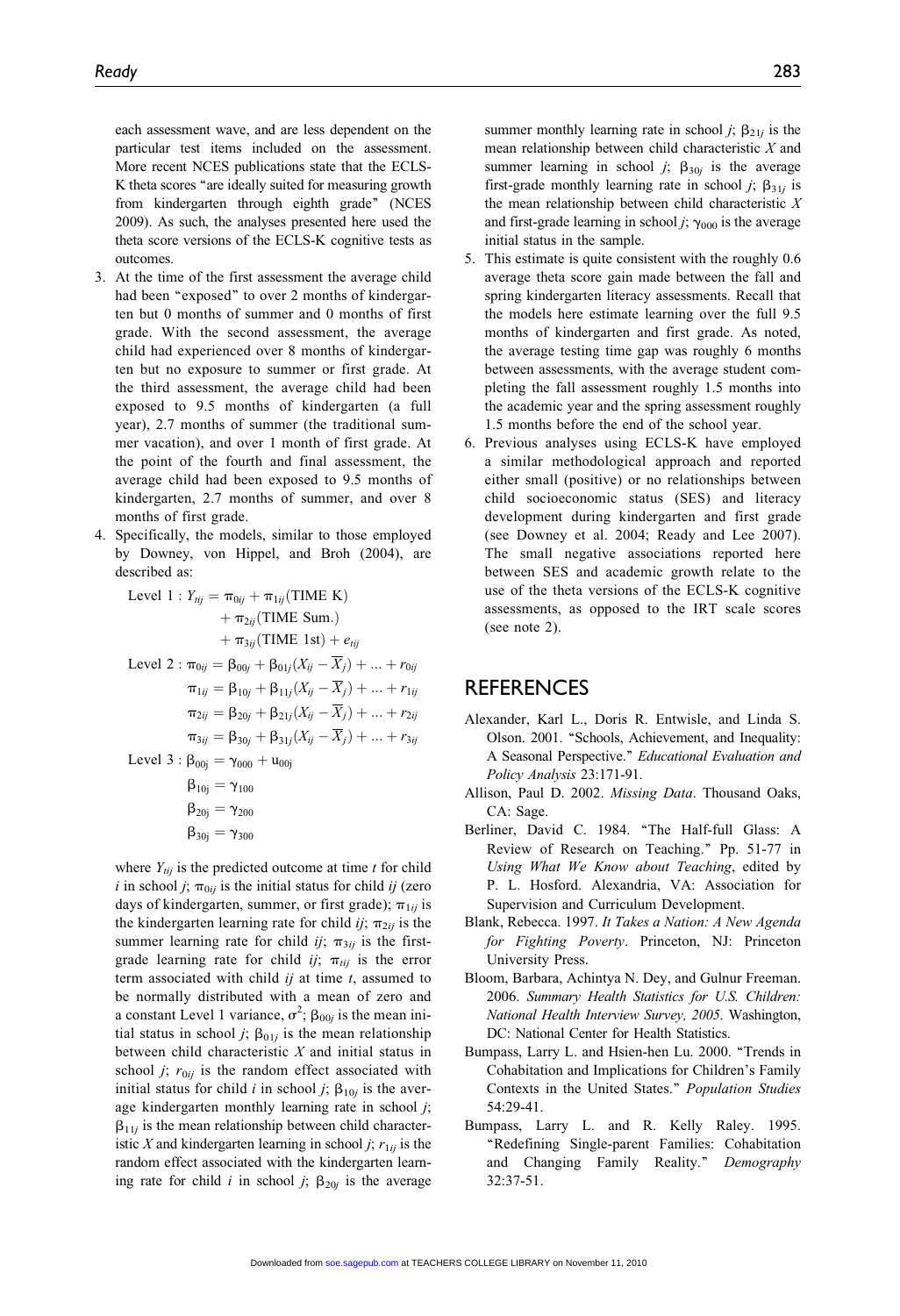- Burkam, David T., Douglas D. Ready, Valerie E. Lee, and Laura LoGerfo. 2004. ''Social-class Differences in Summer Learning between Kindergarten and First Grade: Model Specification and Estimation.'' Sociology of Education 77:1-31.
- Caldas, Stephen J. 1993. "Reexamination of Input and Process Factor Effects on Public School Achievement.'' Journal of Educational Research 86:206-14.
- Cancian, Maria and Deborah Reed. 2001. ''Changes in Family Structure: Implications for Poverty and Related Policy.'' Pp. 69-96 in Understanding Poverty, edited by S. Danziger and R. Haveman. New York: Russell Sage Foundation.
- Case, Anne, Darren Lubotsky, and Christina Paxson. 2002. "Economic Status and Health in Childhood: The Origins of the Gradient." American Economic Review 92:1308-334.
- Cohen, David K., Stephen W. Raudenbush, and Deborah L. Ball. 2003. "Resources, Instruction, and Research.'' Educational Evaluation and Policy Analysis 25:119-42.
- Cohen, Jacob. 1988. Statistical Power Analysis for the Behavioral Sciences. 2nd ed. Hillsdale, NJ: Lawrence Erlbaum.
- Currie, Janet, Eric Hanushek, E. Megan Kahn, Matthew Neidell, and Steven Rivkin. 2007. ''Does Pollution Increase School Absences?'' Working Paper No. 13252, National Bureau of Economic Research, Cambridge, MA.
- de la Torre, Marisa and Julia Gwynne. 2009. Changing Schools: A Look at Student Mobility Trends in Chicago Public Schools since 1995. Chicago: Consortium on Chicago School Research.
- Downey, Douglas B., Paul T. von Hippel, and Beckett A. Broh. 2004. "Are Schools the Great Equalizer? Cognitive Inequality during the Summer Months and the School Year.'' American Sociological Review 69:613-35.
- Duncan, Greg J. and Katherine A. Magnuson. 2005. ''Can Family Socioeconomic Resources Account for Racial and Ethnic Test Score Gaps?'' The Future of Children 15:35-54.
- Eaton, Danice K., Nancy Brener, and Laura K. Kann. 2008. "Associations of Health Risk Behaviors with School Absenteeism: Does Having Permission for the Absence Make a Difference?'' The Journal of School Health 78:223-29.
- Ellwood, David T. and Christopher Jencks. 2004. ''The Uneven Spread of Single-parent Families: What Do We Know? Where Do We Look for Answers?'' Pp. 3-77 in Social Inequality, edited by K. M. Neckerman. New York: Russell Sage Foundation.
- Entwisle, Doris R., Karl L. Alexander, and Linda S. Olson. 1997. Children, Schools, and Inequality. Boulder, CO: Westview Press.
- Epstein, Joyce L. and Steven B. Sheldon. 2002. "Present and Accounted for: Improving Student Attendance

through Family and Community Involvement.'' Journal of Educational Research 95:308-18.

- Farkas, George. 2003. "Racial Disparities and Discrimination in Education: What Do We Know, How Do We Know It, and What Do We Need to Know?'' Teachers College Record 105:1119-146.
- Fine, Michelle. 1991. Framing Dropouts: Notes on the Politics of an Urban Public High School. Albany, NY: State University of New York Press.
- Gilliland, Frank D., Kiros Berhane, Edward B. Rappaport, Duncan C. Thomas, Edward Avol, James W. Gauderman, Stephanie J. London, Helene G. Margolis, Rob McConnell, Talat K. Islam, and John M. Peters. 2001. ''The Effects of Ambient Air Pollution on School Absenteeism Due to Respiratory Illness.'' Epidemiology 12:43-54.
- Halfon, Neal and Paul W. Newacheck. 1993. ''Childhood Asthma and Poverty: Differential Impacts and Utilization of Health Services.'' Pediatrics 91:56-61.
- Hallfors, Denise, Jack L. Vevea, Bonita Iritani, HyunSan Cho, Shereen Khatapoush, and Leonard Saxe. 2002. ''Truancy, Grade Point Average, and Sexual Activity: A Meta-analysis of Risk Indicators for Youth Substance Abuse.'' Journal of Social Health 72:205-11.
- Hallinan, Maureen T. 1987. "Ability Grouping and Student Learning.'' Pp. 41-69 in Social Organization of Schools: New Conceptualizations of the Learning Process, edited by M. T. Hallinan. New York: Plenum.
- Hanushek, Eric A., John F. Kain, Jacob M. Markman, and Steven G. Rivkin. 2003. "Does Peer Ability Affect Student Achievement?'' Journal of Applied Econometrics 18:527-44.
- Hanushek, Eric A., John F. Kain, and Steven G. Rivkin. 2001. ''Disruption Versus Tiebout Improvement: The Costs and Benefits of Switching Schools.'' Working Paper 8479, National Bureau of Economic Research, Cambridge, MA.
- Heyns, Barbara. 1978. Summer Learning and the Effects of Schooling. San Diego, CA: Academic Press.
- Hoxby, Caroline. 2000. "Peer Effects in the Classroom: Learning from Gender and Race Variation.'' Working Paper 7867, National Bureau of Economic Research, Cambridge, MA.
- Hughes, Dana C. and Sandy Ng. 2003. "Reducing Health Disparities among Children." The Future of Children 13:152-67.
- Kearney, Christopher A. and Arva Bensaheb. 2006. ''School Absenteeism and School Refusal Behavior: A Review and Suggestions for School-based Health Professionals.'' Journal of School Health 76:3-7.
- Lamdin, Douglas J. 1996. "Evidence of Student Attendance as an Independent Variable in Education Production Functions.'' Journal of Educational Research 89:155-62.
- Lankford, Hamilton, Susanna Loeb, and James Wyckoff. 2002. ''Teacher Sorting and the Plight of Urban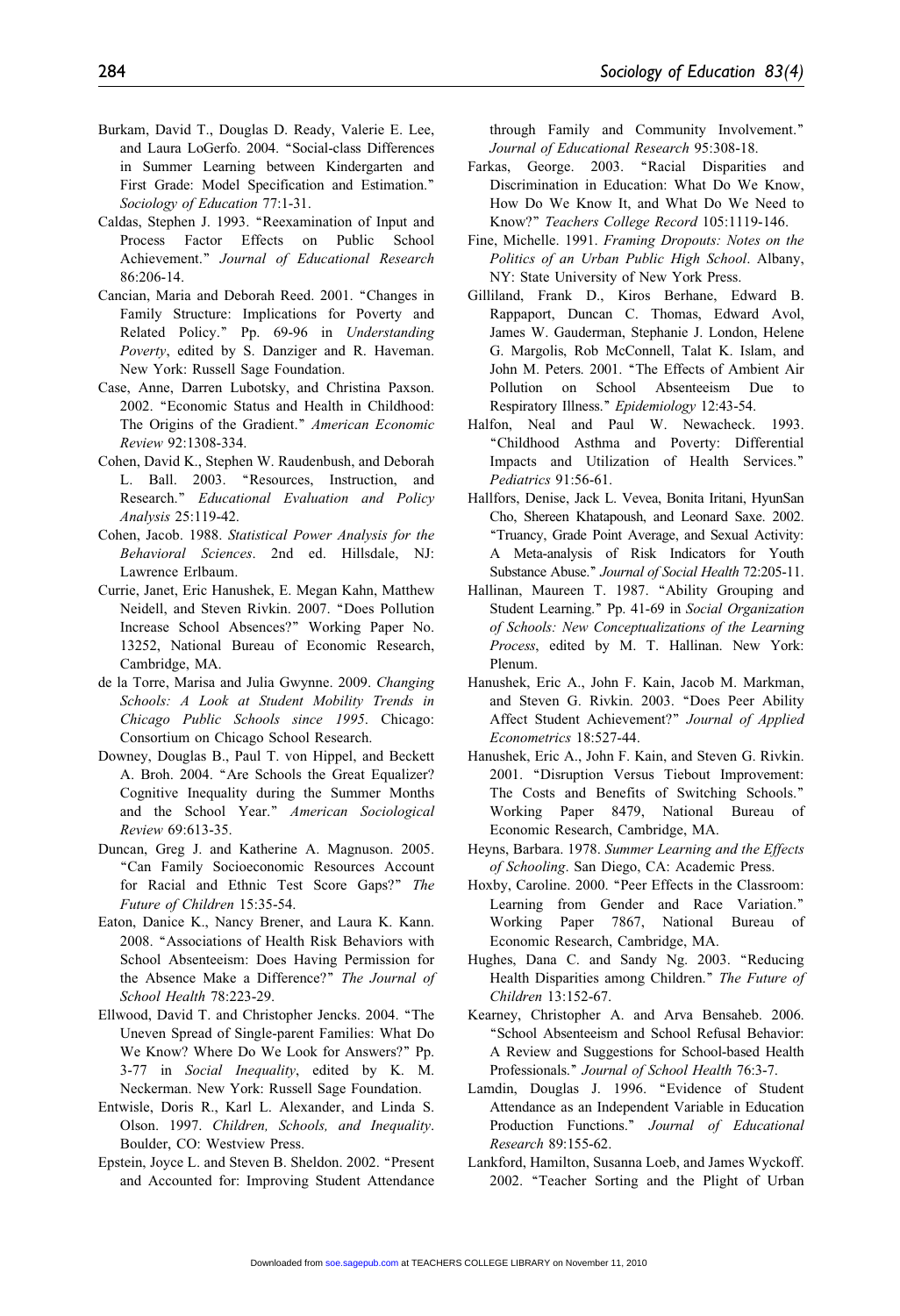Schools: A Descriptive Analysis." Education Evaluation and Policy Analysis 24:37-62.

- Lareau, Annette. 2003. Unequal Childhoods: Class, Race, and Family Life. Berkeley, CA: University of California Press.
- Lee, Valerie E. and David T. Burkam. 2002. Inequality at the Starting Gate: Social Background Differences in Achievement as Children Begin School. Washington, DC: Economic Policy Institute.
- Lee, Valerie E., Todd K. Chow-Hoy, David T. Burkam, Douglas Geverdt, and Becky A. Smerdon. 1998. ''Sector Differences in High School Course Taking: A Private School or Catholic School Effect?'' Sociology of Education 71:314-35.
- Levin, Henry. 2007. "On the Relationship between Poverty and Curriculum." North Carolina Law Review Association 85:1381-418.
- Little, Roderick J. A. and Donald B. Rubin. 1987. Statistical Analysis with Missing Data. New York: John Wiley.
- LoGerfo, Laura, Austin Nichols, and Sean F. Reardon. 2005. Achievement Gains in Elementary and High School. Washington, DC: Urban Institute.
- Loeb, Susanna, Linda Darling-Hammond, and John Luczak. 2005. "How Teaching Conditions Predict Teacher Turnover in California Schools.'' Peabody Journal of Education 80:44-70.
- Malveaux, Floyd J. and Sheryl A. Fletcher-Vincent. 1995. "Environmental Risk Factors of Child Asthma in Urban Centers.'' Environmental Health Perspectives 103:59-62.
- Mayer, Susan E. 1997. What Money Can't Buy: Family Income and Children's Life Chances. Cambridge, MA: Harvard University Press.
- Mayer, Susan E. 2002. "How Economic Segregation Affects Children's Educational Attainment.'' Social Forces 81:153-76.
- Moonie, Sheniz A., David A. Sterling, Larry Figgs, and Mario Castro. 2006. "Asthma Status and Severity Affects Missed School Days.'' Journal of School Health 76:18-24.
- National Center for Education Statistics (NCES). 1997. America's Teachers: Profile of a Profession, 1993-94. Washington, DC: U.S. Department of Education.
- National Center for Education Statistics (NCES). 2000. Early Childhood Longitudinal Study: ECLS-K Base Year Data Files and Electronic Codebook. Washington, DC: U.S. Department of Education.
- National Center for Education Statistics (NCES). 2006a. The Condition of Education, 2006. Washington, DC: U.S. Department of Education.
- National Center for Education Statistics (NCES). 2006b. Instructional Focus in First Grade. Washington, DC: U.S. Department of Education.
- National Center for Education Statistics (NCES). 2007. Status and Trends in the Education of Racial and

Ethnic Minorities. Washington, DC: U.S. Department of Education.

- National Center for Education Statistics (NCES). 2009. Early Childhood Longitudinal Study, Kindergarten Class of 1998-99 (ECLS-K): Combined User's Manual for the ECLS-K Eighth-Grade and K-8 Full Sample Data Files and Electronic Codebooks. Washington, DC: U.S. Department of Education.
- Oakes, Jeannie. 1990. Multiplying Inequalities: The Effects of Race, Social Class, and Tracking Opportunities to Learn Mathematics and Science. Santa Monica, CA: RAND.
- Oakes, Jeannie, Adam Gamoran, and Reba Page. 1992. Curriculum Differentiation: Opportunities, Outcomes, and Meanings.'' Pp. 570-608 in Handbook of Research on Curriculum, edited by P. Jackson. New York: MacMillan.
- Phillips, Meredith, James Crouse, and John Ralph. 1998. ''Does the Black-White Test Score Gap Widen after Children Enter School?'' Pp. 229-72 in The Black-White Test Score Gap, edited by C. Jencks and M. Phillips. Washington, DC: Brookings Institution.
- Rafferty, Yvonne. 1995. "The Legal Rights and Educational Problems of Homeless Children and Youth." Educational Evaluation and Policy Analysis 17:39-61.
- Raudenbush, Stephen W. 2009. "The Brown Legacy and the O'Connor Challenge: Transforming Schools in the Images of Children's Potential." Educational Researcher 38:169-80.
- Raudenbush, Stephen W. and Anthony S. Bryk. 2002. Hierarchical Linear Models. 2nd ed. Thousand Oaks, CA: Sage.
- Ready, Douglas D. and Valerie E. Lee. 2007. ''Optimal Context Size in Elementary Schools: Disentangling the Effects of Class Size and School Size.'' Pp. 99- 135 in Brookings Papers on Education Policy, 2006/2007, edited by T. Loveless and F. M. Hess. Washington, DC: Brookings Institution.
- Reardon, Sean. 2003. Sources of Educational Inequality: The Growth of Racial/Ethnic and Socioeconomic Test Score Gaps in Kindergarten and First Grade. University Park, PA: Population Research Institute, Pennsylvania State University.
- Reardon, Sean. 2008. ''Thirteen Ways of Looking at the Black-White Test Score Gap.'' Working Paper 2008- 08, Stanford University, Institute for Research on Education Policy and Practice, Palo Alto, CA.
- Reardon, Sean and Stephen W. Raudenbush. 2008. ''Assumptions of Value-added Models for Estimating School Effects.'' Presented at the National Conference on Value-added Modeling, April, Madison, WI.
- Riehl, Carolyn. 1999. "Labeling and Letting Go: An Organizational Analysis of How High School Students Are Discharged as Dropouts.'' Pp. 231-68